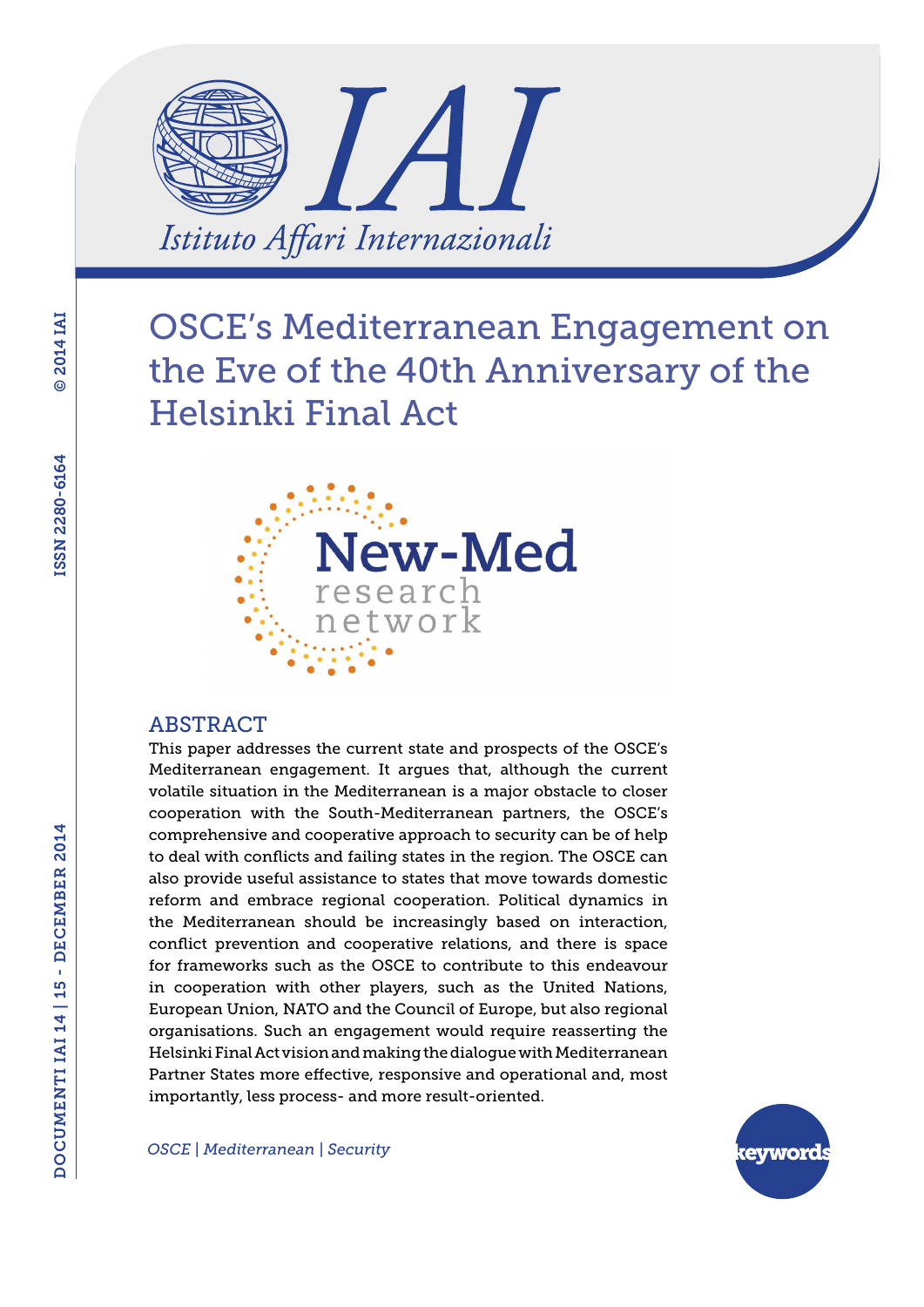# OSCE's Mediterranean Engagement on the Eve of the 40th Anniversary of the Helsinki Final Act

by Monika Wohlfeld\*

# Introduction

This paper addresses the current state and future prospects of the Mediterranean engagement of the Organization for Security and Cooperation in Europe (OSCE), in the context of the process "Helsinki +40". This process aims at the preparation of the 40th anniversary of the Helsinki Final Act from 1975, the founding document of the Conference on Security and Cooperation in Europe (CSCE) and its successor – the OSCE. The paper is not a chronological account aimed at describing the organic way that this engagement has grown and developed in the past 40 years, but rather an effort to focus on key elements of the partnership with Mediterranean countries and possible ways forward.<sup>1</sup>

The first section of the paper briefly presents the general situation in the Mediterranean region as one marked by many challenges but also great need for cooperation. The paper then focuses on the more visionary aspects of the OSCE's approach to Mediterranean security and cooperation including in the context of the Helsinki +40 process. The following section focuses on the "geographical reach" of the Mediterranean dialogue, including the issue of criteria for engaging with Mediterranean countries. The structure of the dialogue and some of its challenges are analysed. The central themes of the dialogue and the actors that it engages are presented in the following sections. The final section of the paper recapitulates the key aspects of a possible way forward for the OSCE's Mediterranean engagement.

 $^{\rm 1}$  The paper does not include a discussion of the Asian dialogue of the OSCE, although it is worth noting that many of the issues discussed here have implications for the Asian dialogue as well.

<sup>\*</sup> Monika Wohlfeld is the holder of the German Chair for Peace Studies and Conflict Prevention at the Mediterranean Academy of Diplomatic Studies, Malta.

<sup>.</sup> Revised version of a paper presented at the international seminar "Towards 'Helsinki +40': The OSCE, the Global Mediterranean, and the Future of Cooperative Security", organised by the Istituto Affari Internazionali (IAI) and the OSCE Secretariat, Rome, 18 September 2014.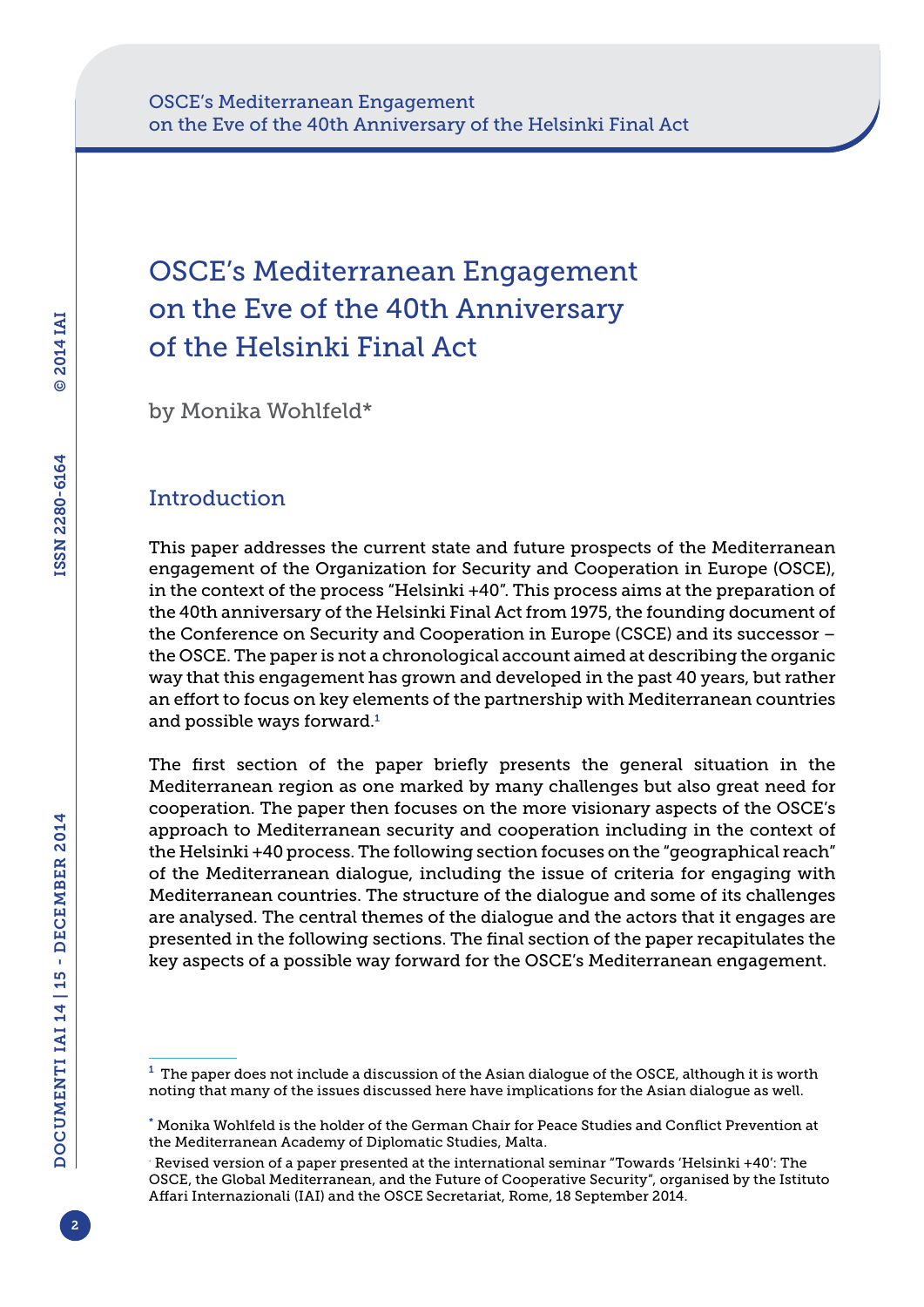# 1. A brief assessment of the general situation in the Mediterranean region

This is a difficult moment in history to discuss any sort of cooperative engagement in the Mediterranean region. There are many reasons for this: severe geopolitical shifts are taking place, alliances are changing, and new players are involved in the region. The situations in Syria, the Middle East, Iraq and Libya have all flared up, and need to be addressed before cooperative structures can be established. Transnational threats in the Mediterranean region (migratory pressures, trafficking of human beings, small arms and light weapons - SALW, and terrorism, to give some examples) are not adequately addressed. In addition, the fall-out of the socalled "Arab Spring" events has further differentiated and divided the region. The challenges of transition will remain a defining feature for a number, if not all, of the countries in North Africa for the foreseeable future.

But this is also a key moment in history: popular movements are reconfiguring economic, political and social realities in a number of countries, just as much as they are forcing a rethinking of the role of the state, and arguably also the relationships among states across the region. These developments beg for attention from policymakers everywhere, but particularly in neighbouring regions, as they may provide opportunities for more interaction. Joint efforts to address transnational threats and challenges of transition could generate the confidence necessary for overcoming divisions and for creating regional dynamics based on cooperation rather than conflict. Although most of the efforts currently focus on bilateral engagement through organisations such as NATO and the European Union, there is certainly also a role for the OSCE.

The OSCE has indeed some advantages: its broad membership – including the USA and Canada, Russia and Turkey; its comprehensive approach to security; its flexibility and ability, where consensus is found, to respond to events quickly; and its focus on interaction with people. The OSCE's support for transition and democratisation processes as well as its involvement in conflict management in its participating States provides it with applicable experience and best practices. Although it is sometimes argued that the Central and Eastern European transition experience is not fully, or not at all, relevant for countries in North Africa, the OSCE's experience provides important examples and expertise, if used in a contextappropriate way. The Organization also has a long-standing, structured dialogue with a number of Mediterranean Partners, based on the 1975 CSCE Helsinki Final Act and subsequent decisions and commitments. This dialogue is a good basis for working with the countries from the Mediterranean Sea's southern shore, but there is a need to adjust it to the new realities on the ground and to identify possibilities to make it more goal- rather than process-oriented. Ideally, these processes should be accompanied and supported by a clear statement of purpose and vision for the OSCE's Mediterranean dialogue. This, however, could be a very tough sell in an organisation currently so much focused on its internal divisions and conflicts, and recently preoccupied by the Ukraine crisis.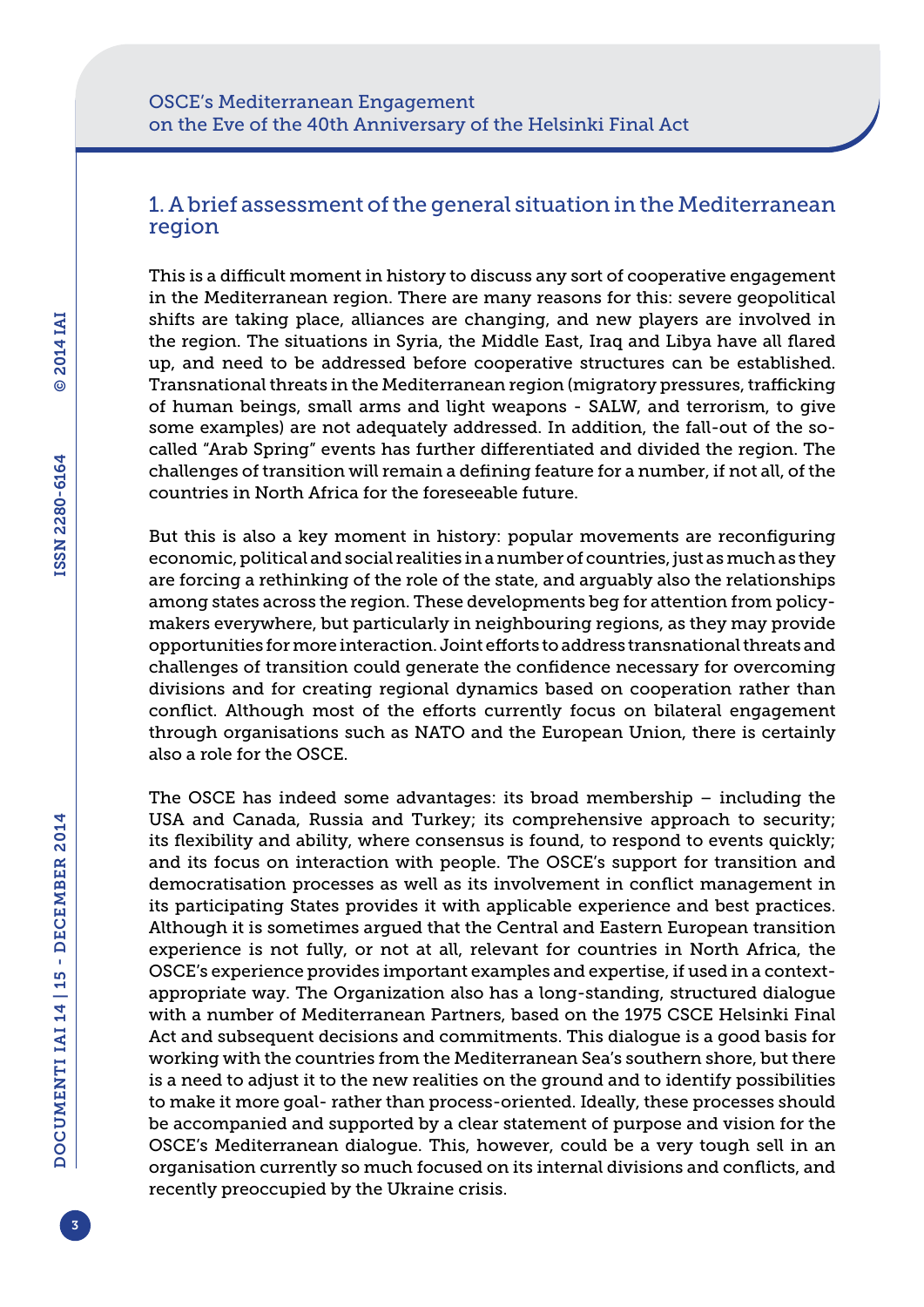# 2. The OSCE's Mediterranean dialogue: concept and vision

## *2.1 The guiding vision*

What is the vision that guides the dialogue of the OSCE with its Mediterranean Partners? The key reference here is the section of the 1975 CSCE Helsinki Final Act entitled somewhat cumbersomely "Questions relating to Security and Cooperation in the Mediterranean." This text is often pointed to, but rarely analysed, apart from referring to Malta's role in the process of negotiating this part of the historical document. Michael Mosser writes that while Malta saw the Mediterranean as key to its security, "few of the other participating States saw the Mediterranean as anything more than tangential to the 'major' issues of the process, which were the discussions surrounding the borders of East and West Europe and human rights."<sup>2</sup> Malta's insistence on the inclusion of the Mediterranean Chapter – it went as far as to threaten to block the decision on the Helsinki Final Act – caused considerable tension but was eventually successful. The difficulties in bringing together the views of states with very different Mediterranean interests and policies were substantial. To some degree, this has remained a characteristic of the Organization's dialogue with the Mediterranean Partner States, which shapes its ability to respond to the changing situation on the ground.

The Helsinki Final Act asserts that security in Europe is closely linked with security in the Mediterranean area as a whole. Significantly, the participating States declare their intention "to include all the States of the Mediterranean" in the dialogue, "with the purpose of contributing to peace, reducing armed forces in the region, strengthening security, lessening tensions in the region, and widening the scope of co-operation."<sup>3</sup> The document refers in broad terms to security issues, but also to economic cooperation and trade and commercial relations, and one paragraph is dedicated to environmental issues in the Mediterranean. References to what is now defined as the Human Dimension are largely absent from the document, except for one mention of "justice" in the context of peace and security in the region. The fields of cooperation are, however, left generally open, referring simply to the intention "to promote further contacts and cooperation with the non-participating Mediterranean States in other relevant fields."<sup>4</sup>

Although numerous subsequent CSCE/OSCE documents as well as seminars and meetings have addressed the Mediterranean dimension of security, the substance of that relationship has been emerging only step-by-step through a painfully slow process. Several "soul-searching" exercises on the Mediterranean dialogue did not

<sup>2</sup> Michael W. Mosser, "Engineering Influence: The Subtle Power of Small States in CSCS/OSCE", in Erich Reiter and Heinz Gärtner (eds.), *Small States and Alliances*, Heidelberg, Physica Verlag, 2001, p. 70.

<sup>3</sup> CSCE, *Helsinki Final Act*, 1975, p. 37, <http://www.osce.org/mc/39501>.

<sup>4</sup> Ibid.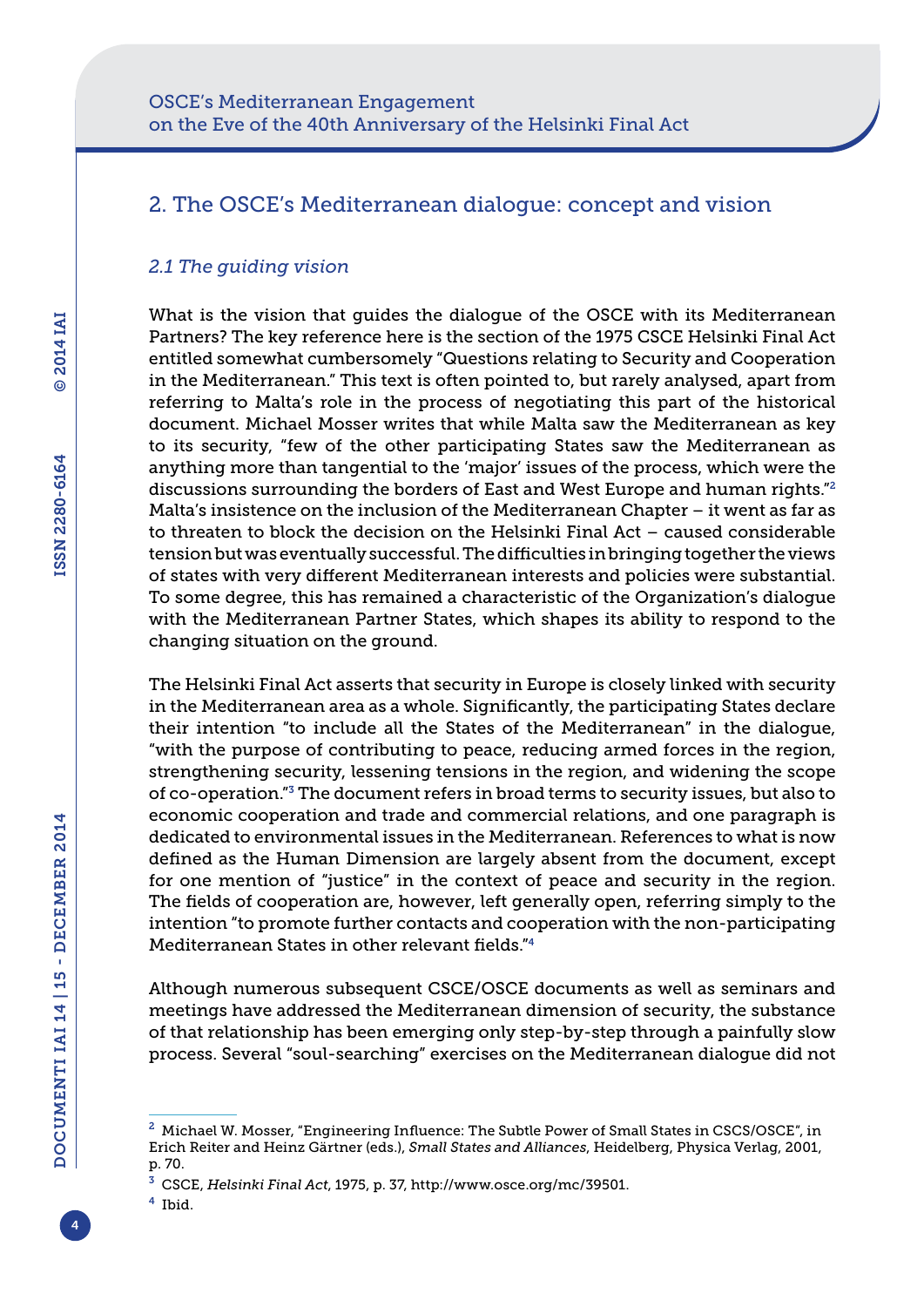further the agenda significantly, nor bring any clear vision to it.<sup>5</sup> The nature and structure of the dialogue also did not change substantially in response to dramatic events such as 9/11, the EU's Mediterranean expansion, or arguably even the Arab Spring, which resulted in calling for more activities but within the existing framework and rules. This could, of course, indicate that the framework is flexible enough to accommodate all of the issues and events without the need for change, but it may also point to some missed opportunities.

Noteworthy is the fact that while the Helsinki Final Act has been hailed as visionary also due to its inclusion of the Mediterranean dimension, the dialogue with Mediterranean Partners itself has been largely devoid of any sweeping or visionary perspectives for the region. This has to be understood largely as a reflection of the situation on the ground in the Mediterranean region, and in particular the lack of sustainable peace in the Middle East. In the 90s, ideas aimed at exploring the possibility of replication of the CSCE/OSCE experience and model in the Mediterranean have been tabled, largely informally and unsuccessfully. One interesting and ambitious proposal was the creation of a Conference on Security and Cooperation in the Mediterranean (CSCM) based on the CSCE model, $6$ which has however never gained traction. Many analysts studying the future of multilateralism in the Mediterranean region after the "Arab Spring" point out that any such framework would have to be inclusive, open to all states in the region and beyond (the Gulf states, Iran), capable of taking into account the security challenges of all its members, and flexible. Indeed, the CSCE and the OSCE are often pointed to as examples of such a framework. On the other hand it must be stressed that the multilateral and inclusive Union for the Mediterranean has not been able to thrive in the current situation in the Mediterranean, which underlines the difficulties any such framework would encounter. Consequently new multilateral frameworks for the Mediterranean based on the CSCE/OSCE model do not appear viable in the current situation of the region.

<sup>5</sup> For example, in 2004, an informal Group of Friends was formed to explore possibilities to improve the dialogue with the Partners for Co-operation. See "Report of the Chairperson of the Informal Group of Friends on the Implementation of Permanent Council Decision No. 571: The OSCE and its Partners for Co-operation," in OSCE, *Twelfth Meeting of the Ministerial Council*, Sofia, 6-7 December 2004 ([MC.DOC/](MC.DOC)1/04), p. 106-134, [http://www.osce.org/mc/41813.](http://www.osce.org/mc/41813)

<sup>6</sup> During a 1990 CSCE meeting in Palma de Mallorca this proposal was developed by the so-called "4+5 Group. A non-binding open-ended report was issued, declaring that a meeting outside the CSCE process could discuss a set of generally accepted rules and principles in the fields of stability, cooperation and the human dimension in the Mediterranean, when circumstances in the area permitted. Since then, if mentioned at all, the CSCM concept was only discussed in informal fora. See also Stephen C. Calleya, *Security Challenges in the Euro-Med Area in the 21st Century. Mare Nostrum*, London and New York, Routledge, 2012, p. 102-104.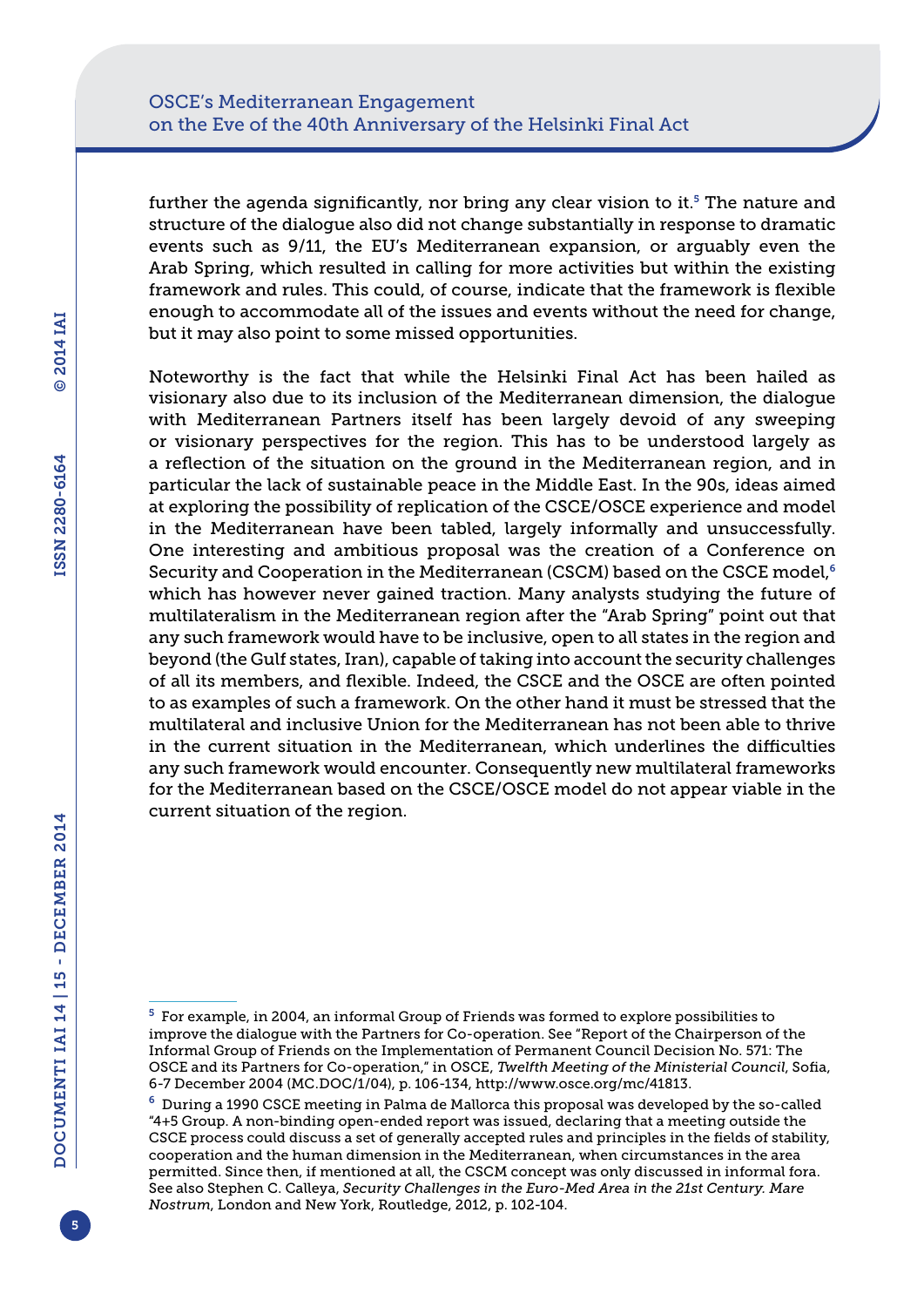## *2.2 The Helsinki +40 process*

The Helsinki +40 process is meant to reinforce and revitalise the organisation in the lead-up to the 40th anniversary of the Helsinki Final Act in 2015. It aims at "adding a multi-year perspective and continuity to participating States" work towards a security community' in the OSCE area.<sup>7</sup> While this paper cannot provide an in-depth discussion of the concept and decision on building "a security community", some things need to be said at this stage: a security community is a bold vision, rooted in a theoretical framework first designed by Karl Deutsch and later developed by Emmanuel Adler and Michael Barnett. In short, it stands for "a community of states and societies whose values, social orders and identities converge to such a degree that war among them becomes unthinkable."<sup>8</sup> This implies efforts beyond those at the intergovernmental level and the establishment of multiple fora. But the concept of a security community also has an external dimension, as such communities cannot stay isolated from neighbouring states and regions and must be effective actors internationally. Although the OSCE's efforts in the Mediterranean are useful, it can hardly be claimed that the Organization is an effective actor in the region.

While the Helsinki Final Act prominently addresses the Mediterranean dimension, the OSCE decisions on Helsinki +40 speak only of a Euro-Atlantic and Eurasian security community – but not of a Euro-Mediterranean one. Indeed, browsing all relevant decisions on the Helsinki +40 process, there are only the rather marginal references to Mediterranean Partners: in 2013, the participating States "welcome that the forthcoming Chairmanships will further intensify contact with the OSCE Mediterranean and Asian Partners for Co-operation, other relevant organizations and partners, academia, non-governmental organizations and other representatives of civil society to provide contributions to the Helsinki +40 process."9 And in 2014, they "encourage the Mediterranean Partners for Co-operation to contribute actively to the Helsinki+40 process."<sup>10</sup>The modalities of how Partner States would be involved in this work and how they could contribute were however not immediately clear, causing some dismay among the Partner States.

Indeed, two considerations need to be put forward here, given the current events in the OSCE area. The first one is that while some participating States have in the past criticised efforts to enhance dialogue with Partner States pointing out that there is plenty to do in the OSCE area, the Organization is currently even more inwardlooking. The Ukraine crisis and the deep divisions within the OSCE are posing a

<sup>7</sup> OSCE, *Astana Commemorative Declaration: Towards a Security Community* [\(SUM.DOC](SUM.DOC) 1/10/ Cor.1), Astana, 3 December 2010, [http://www.osce.org/cio/74985;](http://www.osce.org/cio/74985) *Ministerial Council Decision on the OSCE Helsinki+40 Process*, Dublin, 7 December 2012, <http://www.osce.org/mc/97974>.

<sup>8</sup> Wolfgang Zellner (ed.), *Towards a Euro-Atlantic and Eurasian Security Community: From Vision to Reality*, Hamburg etc., IDEAS, October 2012, p. 7, <http://ideas-network.com/ideas-report.html>. <sup>9</sup> OSCE, *Declaration on Furthering the Helsinki+40 Process* ([MC.DOC/](MC.DOC)1/13), Kyiv, 6 December 2013, [http://www.osce.org/de/mc/109827.](http://www.osce.org/de/mc/109827)

<sup>10</sup> OSCE, *Declaration on Co-operation with the Mediterranean Partners* [\(MC.DOC/](MC.DOC)9/14), Basel, 5 December 2014, [http://www.osce.org/cio/130561.](http://www.osce.org/cio/130561)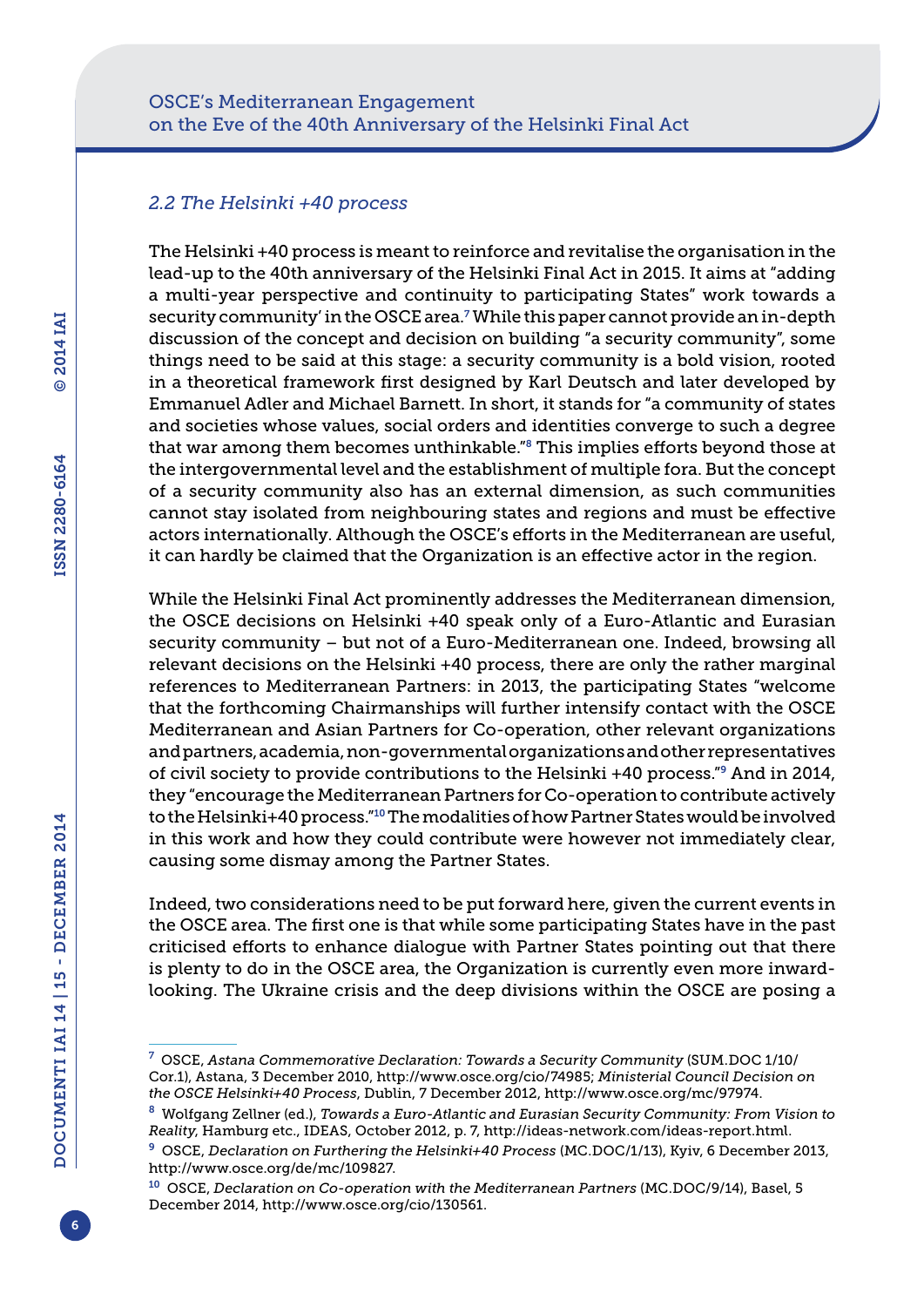critical test to its principles and methods of working, as well as placing a strain on its finances. Not only could this situation divert attention of its participating States from the cooperation with Mediterranean Partners, but it may also affect the Partners' perceptions of the Organisation's effectiveness and usefulness. Secondly, the Ukraine crisis undermines the notion and concept of a security community, thus making any far-reaching decisions at the forthcoming Summit unlikely. This applies also to the Mediterranean dialogue.

However, in view of the historical events in North Africa and the pressure by some states to join as Partner States, it would be useful at a minimum to restate the commitment to pursue the goals of the Helsinki Final Act and spell out clearly the purpose of the Mediterranean Partnership. To mention only some relevant questions: Is it a common space to address common problems and, if so, what are the means for addressing them? Is it a way to link up with countries interested in contributing to security in the OSCE area or with those that require the OSCE's assistance in addressing their own security challenges? Or is it a path for prospective participating States? In particular, answering the question of whether the dialogue is intended for countries that contribute to Euro-Atlantic and Eurasian security or those that require assistance (or possibly both) would shape the future of the OSCE's interaction with Mediterranean states.

# 3. Geographical reach of the dialogue

In the Helsinki Final Act "the participating States [...] declare their intention of maintaining and amplifying the contacts and dialogue as initiated by the CSCE with the non-participating Mediterranean States to include all the States of the Mediterranean."11 In fact this vision has not been achieved.

At the inception of the dialogue, Algeria, Egypt, Israel, Morocco, and Tunisia as well as Jordan, Lebanon, Syria and Libya<sup>12</sup> were invited to CSCE meetings as "nonparticipating Mediterranean States". The first five (Algeria, Egypt, Israel, Morocco, and Tunisia) requested in 1993 a closer and more structured status, which was developed in a response from the participating States in 1994. In 1995, the five states became Mediterranean Partners for Cooperation (MPCs). Jordan requested to become a Mediterranean Partner in 1998, and the OSCE participating States reached consensus on this matter. No country has been added to this group of six states since 1998, although both the Palestinian National Authority (in 2004 and 2008) and Libya (in 2013) have formulated requests for admission as Partner States.

<sup>11</sup> CSCE, *Helsinki Final Act*, cit., p. 37.

<sup>&</sup>lt;sup>12</sup> For example, representatives of the non-participating Mediterranean States Algeria, Egypt, Israel, Lebanon, Libya, Morocco, Syria and Tunisia were invited to the Palma de Mallorca Mediterranean follow-up meeting held in 1990. See OSCE, *Concluding Document of the Third Follow-up Meeting*, Vienna, 15 January 1989, [http://www.osce.org/mc/40881.](http://www.osce.org/mc/40881)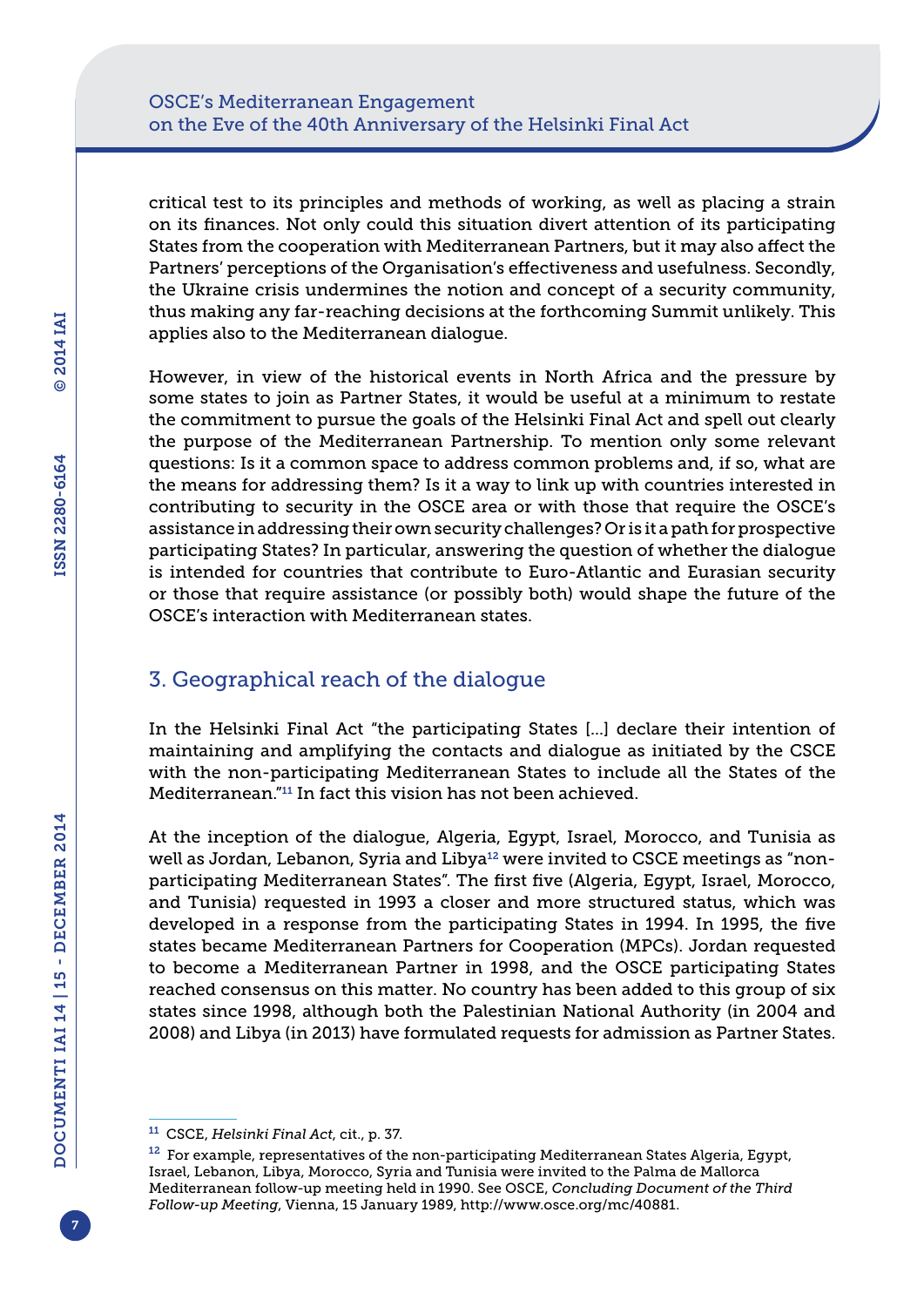The Palestinian requests have never been formally tabled for decision by participating States, due to lack of consensus. In 2013 the OSCE Parliamentary Assembly called upon the OSCE "to grant the status of Mediterranean Partner for Cooperation to the State of Palestine, following the Palestinian Authority's request of November 2004," but also to develop criteria for such decisions.<sup>13</sup> There has been no response from the participating States to this resolution so far.

Clearly, some participating States and Israel does not consider Palestine a proper state, and do not wish to see the OSCE becoming another forum for discussion of Middle Eastern conflicts. In the case of Libya, while some participating States (for example Austria and Malta<sup>14</sup>) feel strongly that Libya is a missing link in the OSCE's dialogue with Mediterranean Partners and a number of OSCE States have actively supported the Libyan application, others point out that in the current context Libya's membership would be problematic. There is widespread scepticism about admitting as a Partner that some consider a failing state.

Both the Palestinian National Authority and Libyan representatives, despite not being granted the status of Partner States, are being involved in some activities, such as events of the OSCE Parliamentary Assembly or OSCE Seminars (at invitation of the host countries).

What are the criteria on which participating States base their decisions to support or oppose the application of a State to become a Mediterranean Partner? There are no formal criteria to be fulfilled in order to obtain the status. Informal criteria have been developed in 2001 in a report of an informal open-ended working group (the so-called Ladsous report), which the Permanent Council took note of and welcomed. The document specifies that to become an OSCE Partner for Cooperation, a formal request should be made to the OSCE Chairmanship. A consultation process follows, during which the participating States take into consideration several factors. These factors, described as "neither exclusive nor cumulative," include close relations between the applicant and the OSCE, common security interests, intention to participate actively in the OSCE's work, sharing of OSCE's principles, and finally value of the partnership to the OSCE.<sup>15</sup> There has to be formal consensus among the participating States to admit a new Partner. Informally, existing Partner States

 $^{13}$  Resolution on Enlarging the Partnership with Non-Member Mediterranean States to Include the Palestinian National Authority, para 7, in *Istanbul Declaration and Resolutions adopted by the OSCE Parliamentary Assembly at the Twenty-second annual session*, Istanbul, 29 June-3 July 2013, p. 31, <http://www.oscepa.org/meetings/annual-sessions/2013-istanbul-annual-session>.

<sup>14</sup> See Austria Federal Ministry for Europe, Integration and Foreign Affairs, *Waldner: Libya should be granted OSCE partner Status*, 6 December 2013, [http://www.bmeia.gv.at/en/foreign-ministry/](http://www.bmeia.gv.at/en/foreign-ministry/news/press-releases/2011/waldner-libyen-soll-partnerschaftsstatus-in-der-osze-bekommen.html) [news/press-releases/2011/waldner-libyen-soll-partnerschaftsstatus-in-der-osze-bekommen.html.](http://www.bmeia.gv.at/en/foreign-ministry/news/press-releases/2011/waldner-libyen-soll-partnerschaftsstatus-in-der-osze-bekommen.html) See *Statement by George W. Vella at the 20th OSCE Ministerial Council Meeting*, Kiev, 5-6 December 2013,<http://www.osce.org/mc/110047>.

<sup>&</sup>lt;sup>15</sup> See "The OSCE and its Partners for Co-operation. Report of the Chairperson of the Informal Group of Friends on the implementation of Permanent Council Decision No. 571", in *Twelfth Meeting of the Ministerial Council*, Sofia, 7 December 2004 [\(MC.DOC/](MC.DOC)1/04), p. 106-134, [http://www.](http://www.osce.org/mc/41813) [osce.org/mc/41813](http://www.osce.org/mc/41813).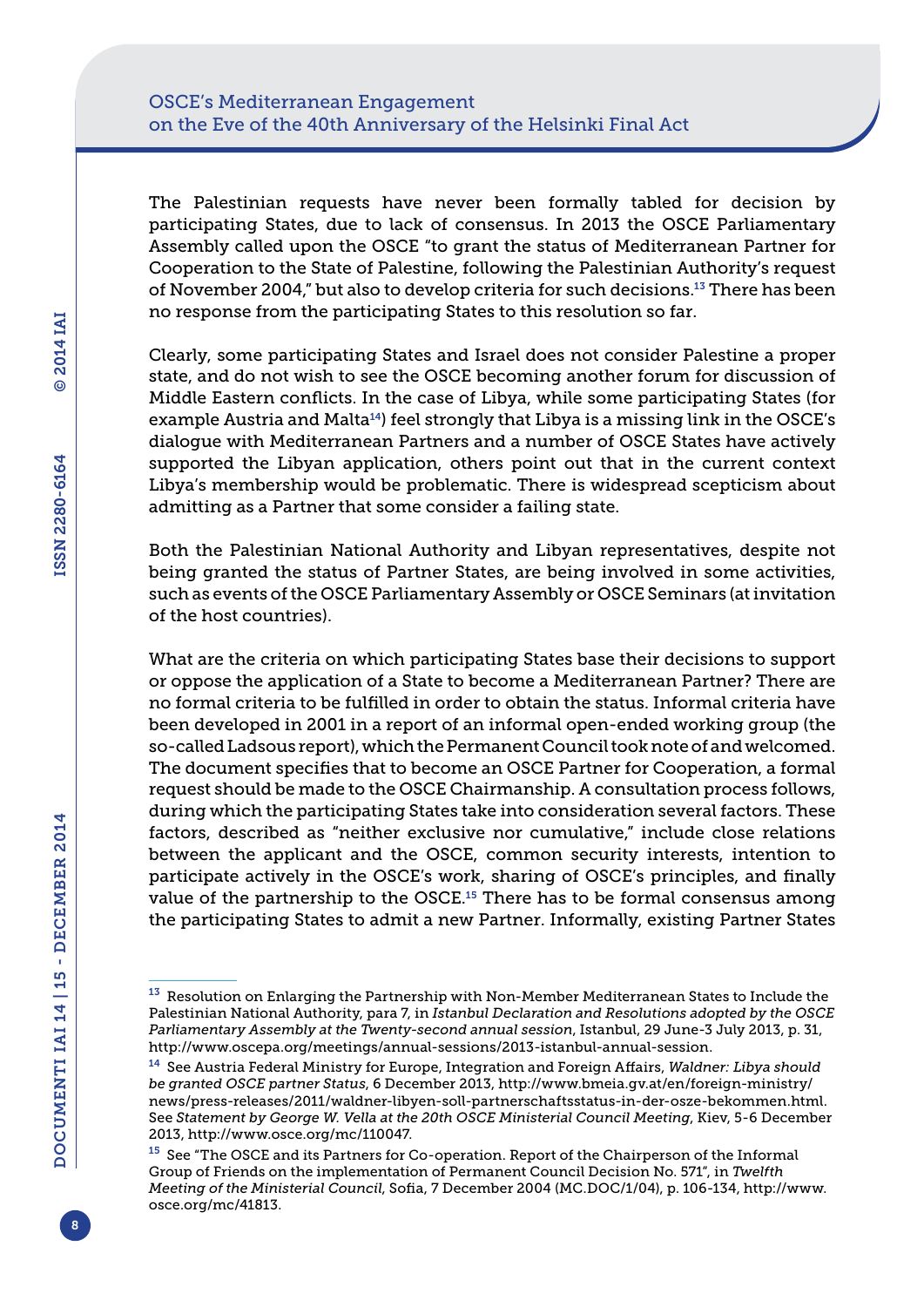are also consulted on such decisions. The issue of criteria was reviewed in 2004, but the majority of participating States felt comfortable with this flexible approach.

In view of the Palestinian and Libyan applications, and the recommendations of the OSCE, it is becoming increasingly clear that, although a number of countries prefer the flexibility of the current approach, the criteria for acceptance as a Partner State should be spelled out clearly to make the process more predictable and open. The criteria should reflect the purpose and aim of the OSCE's Mediterranean dialogue and could be based on geographical and/or functional considerations.

The geographical criteria have already been touched upon by the Helsinki Final Act but also the referral to the OSCE as a Euro-Atlantic and Eurasian framework. However, in order to be effective, in particular in addressing transnational challenges, the dialogue would need all key players, going beyond the original group of countries engaged as a result of the Helsinki Final Act, and possibly even beyond the southern shore of the Mediterranean (the Gulf States, Iran).

The functional criteria could focus on states that are security providers in the context of the OSCE, that would mean that they do, or wish to, contribute to security and cooperation in the OSCE area, and/or security consumers, that is, states that suffer from security challenges and transnational threats (that may also be affecting the OSCE area) and require assistance in addressing them. It needs to be said, however, that in most cases prospective Partner States could be understood as both (at least potential) security providers and security consumers. Theoretically, the functional criteria could also refer to a country's interest and willingness to pursue a course of reform and democratisation based on the OSCE principles, but that seems rather improbable in the context of an organisation that is inclusive, and whose members pursue divergent approaches to reform and democratisation.

In view of the above considerations, it would be worthwhile restating the Helsinki Final Act's goal of involving all Mediterranean states in the dialogue, as long as they fulfil the criteria for acceptance and request admission as Partner, on a case-bycase basis. Should this not be possible due to lack of consensus, periodic outreach meetings or specific events could be envisaged for all countries from the region that would have an interest in participating.

However, contacts with individual Partner States in the Mediterranean are, for some years now, not the only conduit for relations with the region. In principle, the OSCE can pursue contacts with regional organisations outside its area in the context of the United Nations (UN), in particular under the Chapter VIII of the UN Charter and in accordance with a number of its own documents, which refer to *inter alia* the Organisation of the Islamic Conference, the League of Arab States and the African Union. While another section of the paper focuses on cooperation with such organisations, it is worth underlining here that the links with these regional organisations, apart from giving a role to Partner States, allow for communication with states that are not part of the Mediterranean dialogue (while at the same time foregoing the need to accommodate them in the structured framework of the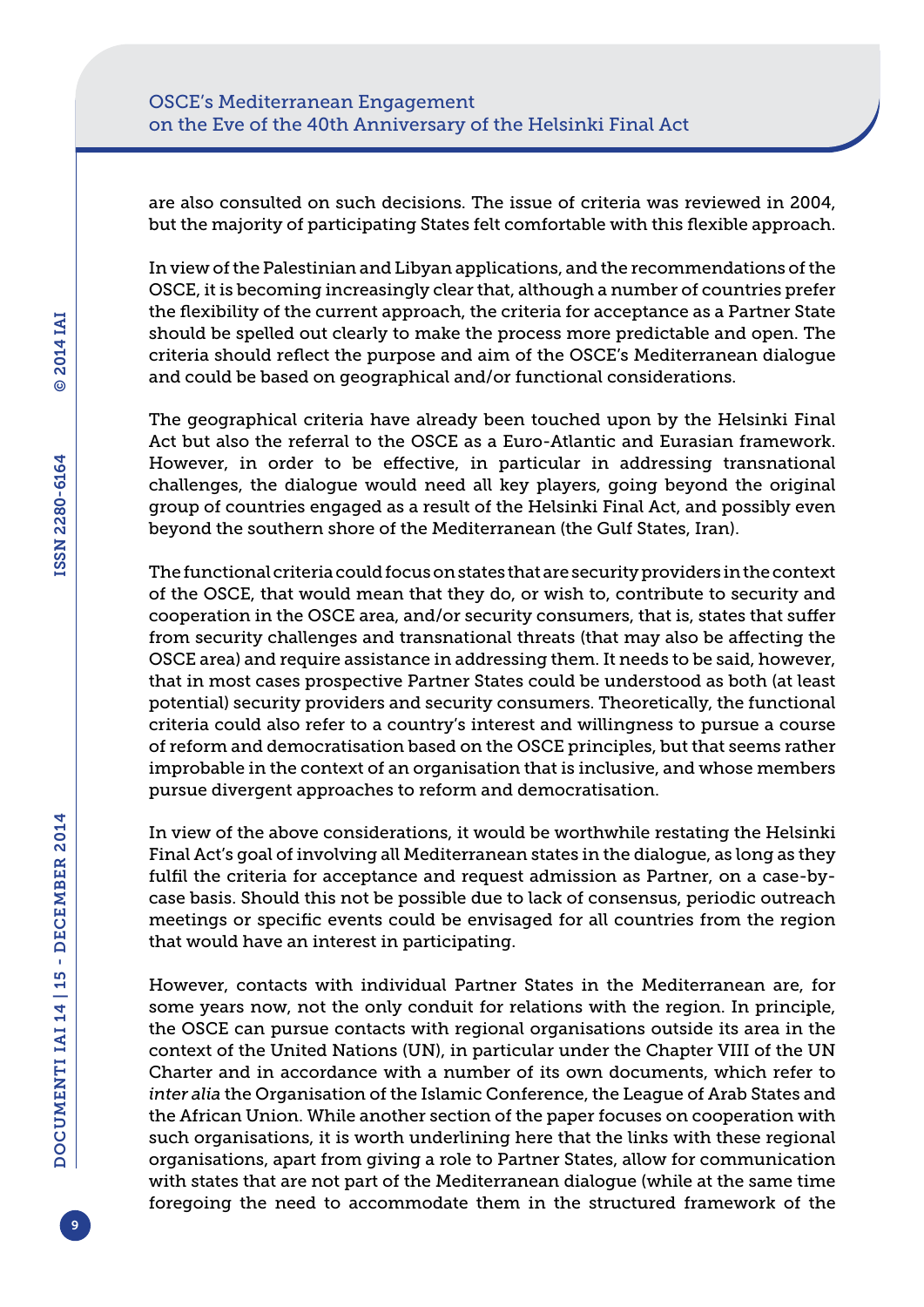Dialogue itself). Thus, the pursuit of closer relations with regional organisations such as the League of Arab States under the chapeau of the UN could allow for enlarging the geographical scope of the dialogue.

However, the body of OSCE documents does not provide a clear-cut and solid basis for cooperation with such organisations, as the key document in that respect, the 1999 Platform for Cooperative Security applies to "organizations and institutions concerned with the promotion of comprehensive security within the OSCE area only."<sup>16</sup> Thus, the Mediterranean dialogue could benefit from a clear reference to a role of the OSCE as a platform for cooperation with organisations in the Mediterranean region, under the chapeau of the UN, if that is wished for by the OSCE's MPCs.

The final issue that has to be spoken of here is the possibility for MPCs to become participating States. Arguably, there has not been any visible interest or effort to enlarge the OSCE to include Partners or other states as participating States, and the Partnership concept was not conceived to allow for enlargement of the organisation. However, the situation changed recently, as Mongolia, an Asian Partner for Cooperation since 2004,<sup>17</sup> indicated in a letter to the OSCE Chairpersonin-Office in October 2011 that it would like to become a Participating State and was accepted as one by OSCE participating States in November 2012.<sup>18</sup> The consensusbased decision contains, however, a statement by the Russian Federation which specifies that it does not see it as a precedent.<sup>19</sup> The Russian Federation added that "we support the Chairmanship's proposal to initiate a discussion within an informal working group on the elaboration of criteria for the participation and admission to the OSCE of new participants."20 Indeed, it would be important for the notion of dialogue with Partner States to elaborate whether this status is also a way for those who are interested to become a participating State of the OSCE, especially since some States may feel encouraged by the example of Mongolia. Surely, the perspective of joining the Organization could have the potential of changing the dynamics of the Mediterranean dialogue (although it can hardly be expected to have the same pull-and-push effect as the enlargement policies of, for example, the European Union).

<sup>20</sup> Ibid.

<sup>16</sup> OSCE, *Istanbul Summit Document*, 1999, p. 43,<http://www.osce.org/mc/39569>.

<sup>&</sup>lt;sup>17</sup> While the Mediterranean dialogue has its roots in the 1975 CSCE Final Act, one more recent development was the introduction of the OSCE Asian dialogue. Japan's partnership started in 1992; Korea's in 1994; Thailand's in 2000; Afghanistan's in 2003; Mongolia's in 2004 (and Australia's in 2009).

<sup>18</sup> OSCE, *Ministerial Council Decision No. 2/12: Accession of Mongolia to the OSCE* (<MC.DEC>/2/12), 21 November 2012, [http://www.osce.org/mc/97439.](http://www.osce.org/mc/97439)

<sup>19</sup> Ibid. See the attachment: *Interpretative Statement under Paragraph IV.1(A)6 of the Rules of Procedure of the Organization for Security and Co-operation in Europe*. Russia stated that "the adoption of the decision on the admission of Mongolia cannot be regarded as setting a precedent for other OSCE Partners for Co-operation and other States that are not participating States of the OSCE."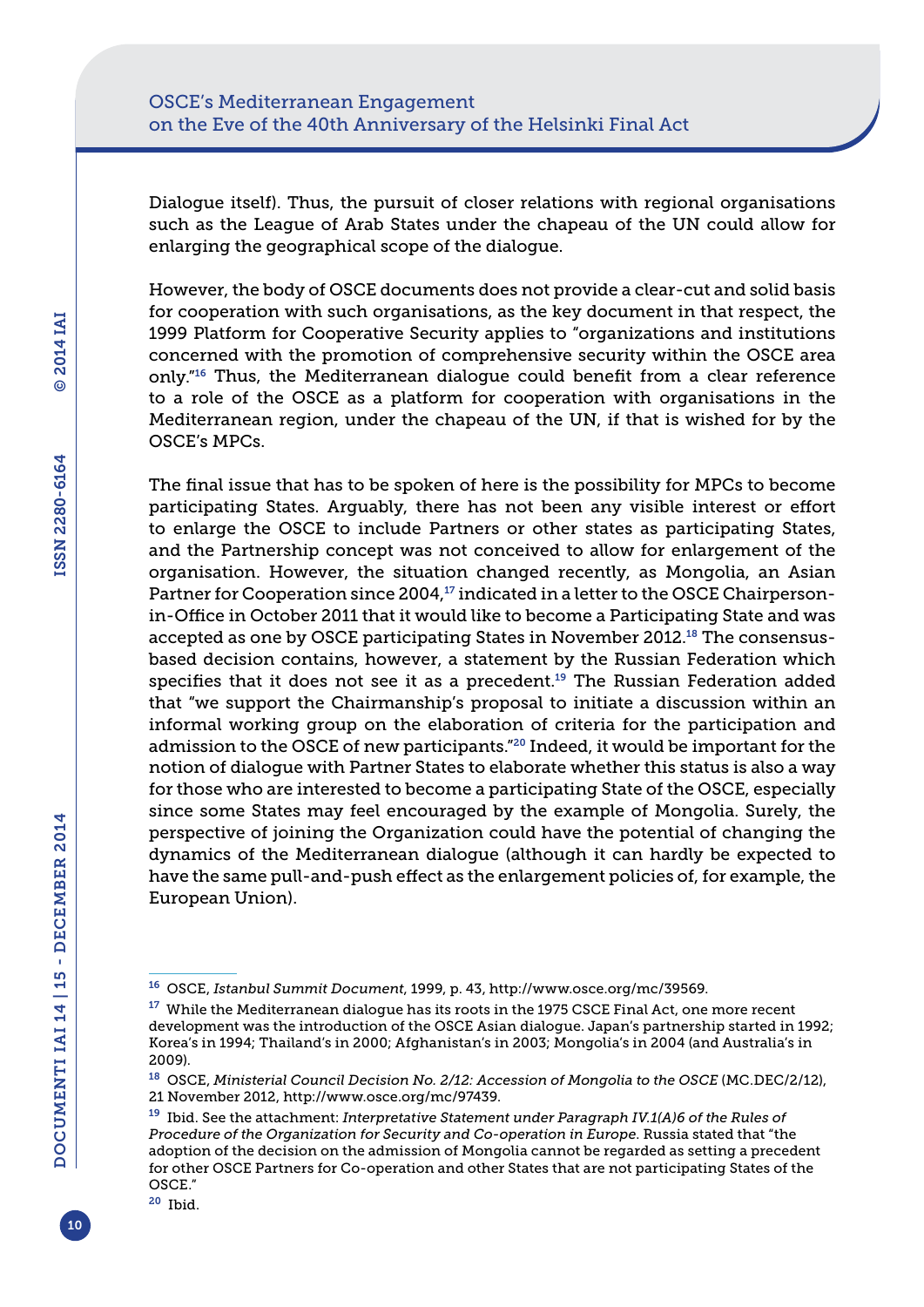## 4. Structure

In its section on security and cooperation in the Mediterranean the Helsinki Final Act spelled out a number of rather ambitious goals of this cooperation – such as development of good-neighbourly relations, increase of mutual confidence, and promotion of security and stability. It did not specify what structures would need to be created for this purpose. These structures have been built over time, with different layers of engagement from 1994 onwards, as prior to this date relations with so called non-participating Mediterranean States were rather loose. These layers consisted of special structures for the dialogue (informal Contact Group, Mediterranean conferences), access to deliberations of participating States (access to the Permanent Council, Forum for Security Cooperation), operational aspects (possibility to second staff, participation in election observation), and specialised activities and projects (such as workshops on specific issues of interest). It must be mentioned here that representatives of MPCs often express frustration with the structures and mechanisms in place, and have been lobbying for better use of existing structures, more access and input into the deliberations of the OSCE, and more ownership of the process. At the same time, participating States occasionally criticise low uptake of existing possibilities by the MPCs.

## *4.1 Types of engagement*

### *Special structures for the dialogue*

The priority for the first years of the Mediterranean dialogue following the 1994 decisions on the Partner Status has been the creation of special structures for those states, and this effort developed mostly at the political level, and was processoriented, rather than goal-oriented. Meetings of the informal Contact Group with the Mediterranean partners and OSCE Mediterranean conferences, chaired by the incoming Chairmanship of the Organization (in 2014 Serbia, in 2015 Germany) carry the main responsibility for the dialogue. Contact Group events provide for an exchange of information and discussion on issues of mutual interest between the MPCs and the OSCE participating States. The OSCE annual Mediterranean conferences offer the opportunity to explore a variety of issues. Occasionally (at least until 2009,) they take place in Partner States, providing an important venue for contact.

Especially the informal Contact Group would require some scrutiny. Both Partner States and participating States expressed in the past disappointment with the Contact Group for a number of reasons: its informal status and thus lack of access to decision-making in the Organization by MPCs; need for more ownership by Partner States in the context of the work of the Group; lack of adequate level of representation from participating States; the formalised agendas of the meetings; and lack of adequate input and feed-back from Partner States, especially as a group. The Declaration on Co-operation with the Mediterranean Partners agreed upon at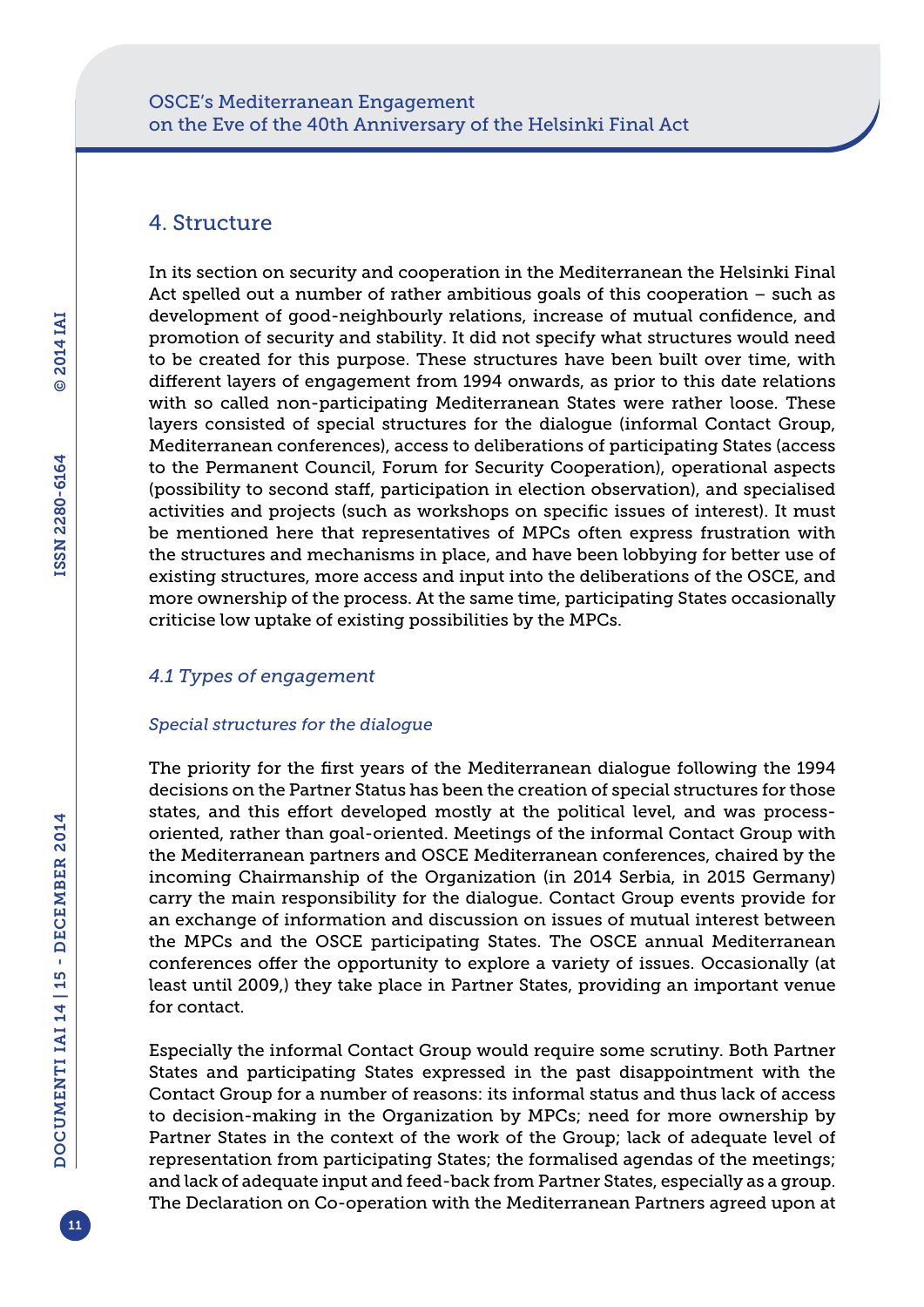the 2014 Basel Ministerial Council of the OSCE suggests that the Contact Group "should be more proactively used."<sup>21</sup> This, however, may not be sufficient. Different ways of reforming the Contact Group appear possible: upgrading the status of the Group; providing for some opportunities for relevant decisions to be taken in its context; the creation of working groups under its umbrella; chairing or co-chairing arrangements for MPCs, for example on specific subjects or in such working groups; and finally closer link between the Permanent Council and the Contact Group in view of assuring better awareness and follow-up by both participating States and Partner States . The upcoming twentieth anniversary of the creation of the informal Contact Group offers a great opportunity to take stock of its achievements but also consider ways of reforming it. The eyes will thus be on the German Chairmanship of the Contact Group in 2015, which could contribute to changing the dynamics of the work of the Group.

As for the annual conferences, it should be assessed how to make it more attractive for MPCs to host them; how to involve civil society and link up to academic networks; and most importantly, how to assure that there is continuity and followup, also at the level of the Permanent Council.

#### *Access to deliberations of participating States*

The Partner States have, however, consistently lobbied for access to deliberations of the participating States. Although participating States decided, as far back as 1994, to invite Mediterranean states to attend Permanent Council (PC) and Forum for Security Cooperation (FSC) meetings devoted to Mediterranean issues, it was only in 2008 that the then Spanish Chairmanship of the OSCE changed the seating arrangements, accommodating the Partner States at the main table and making the invitation to the weekly PC and FSC meetings practically a standing one. They participate as observers in the OSCE Ministerial Council Meetings and Summits and in all annual events of the OSCE. To sum up, Partner States can observe and speak when relevant issues are on the agenda, but cannot participate in decisionmaking of the Organization. Their inability to participate in decision-making, even when the decisions pertain directly to the Mediterranean dialogue, has occasionally been highlighted by MPCs as a shortcoming. In response to that, representatives of participating States have informally pointed out that giving Partner States a role in decision-making would further overwhelm the difficult process of decisionmaking in this large regional organisation, and blur the difference between "members and non-members". However, some say that limited decision-making access under specific circumstances and on selected issues could be imagined (see above for ideas on how to utilise the informal Contact Group better). Thus, the issue of limited and defined access by MPCs to decision-making on specific issues could be reviewed in the context of the Helsinki +40 process.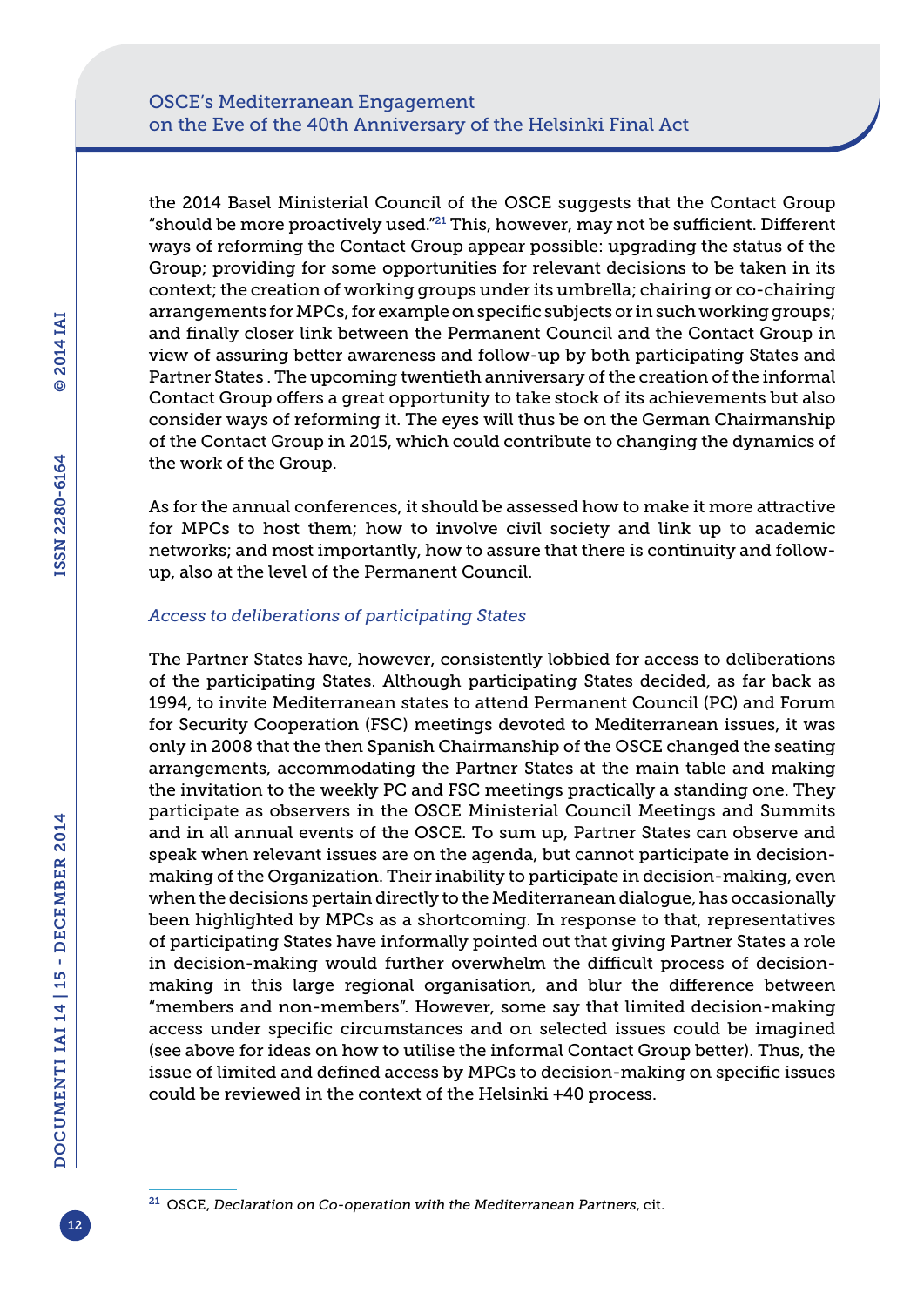Partner States also regularly participated in deliberations on European security architecture (such as discussions that led up to the 1990 Paris declaration, the "Security Model" in 1996, the 1999 Charter for European Security) and showed a great deal of interest in such discussions. Interestingly, it is the latest such process, Helsinki +40, that (so far) has not provided Partner States with an adequate opportunity to participate in and contribute to the deliberations, even on the issue of the OSCE's relations with the Partner States, to the chagrin of their delegations. Thus, although much has been done to provide access to the Organization and its work for Partner States, some areas for clarification of the extent of access and political cooperation remain, even keeping in mind the need to distinguish between states that are members and those that are not.

#### *Operational aspects*

The Mediterranean dialogue has also taken on a more operational dimension. The OSCE Permanent Council adopted a decision in 1998 providing for representatives of the MPCs, on a case-by-case basis, to participate in the OSCE Office for Democratic Institutions and Human Rights (ODIHR) election monitoring and supervision operations, and to make short-term visits to the OSCE Missions in order to continue to familiarize themselves with the OSCE experience and the comprehensive approach to the work undertaken in the field.<sup>22</sup> Partner States are also invited, on a voluntary basis, to second mission members to OSCE field operations. The OSCE Secretariat also provides opportunities for Junior Professional Officers and interns from Partner States. Recently, the Secretariat also offered short-term placements for nationals of Partner States into the OSCE Border Security and Management National Focal Point Network. The Mediterranean Partner States have been encouraged to take advantage of these decisions, but the response has been muted, and this has discouraged further initiatives. It would be worthwhile to discuss and possibly address the root causes of this low uptake of such possibilities. Overall, operational cooperation certainly should be enhanced and made more visible.

#### *Specialised events and projects*

Since Partner States do not sign up to nor are bound by the OSCE *acquis* of documents and decisions, participating States had to consider how to encourage them to consider some aspects of the OSCE's commitments. The formulation that was developed in 2003 called for voluntary implementation.<sup>23</sup> The ways in which participating States and OSCE institutions have responded to this notion

<sup>22</sup> OSCE, *Permanent Council Decision No. 233: Invitation to Mediterranean Partners for Cooperation to Observe Elections and Visit OSCE Missions* ([PC.Dec/](PC.Dec)233), 11 June 1998, [http://www.](http://www.osce.org/pc/20547) [osce.org/pc/20547.](http://www.osce.org/pc/20547)

 $23$  "We will encourage them to voluntarily implement the principles and commitments of the OSCE and will co-operate with them in this as appropriate." See OSCE Strategy to Address Threats to Security and Stability in the Twenty-First Century, para 23, in *Eleventh Meeting of the OSCE Ministerial Council*, Maastricht, 1-2 December 2003 [\(MC.DOC](MC.DOC)/1/03), p. 1-10, [http://www.osce.org/](http://www.osce.org/mc/40533) [mc/40533.](http://www.osce.org/mc/40533)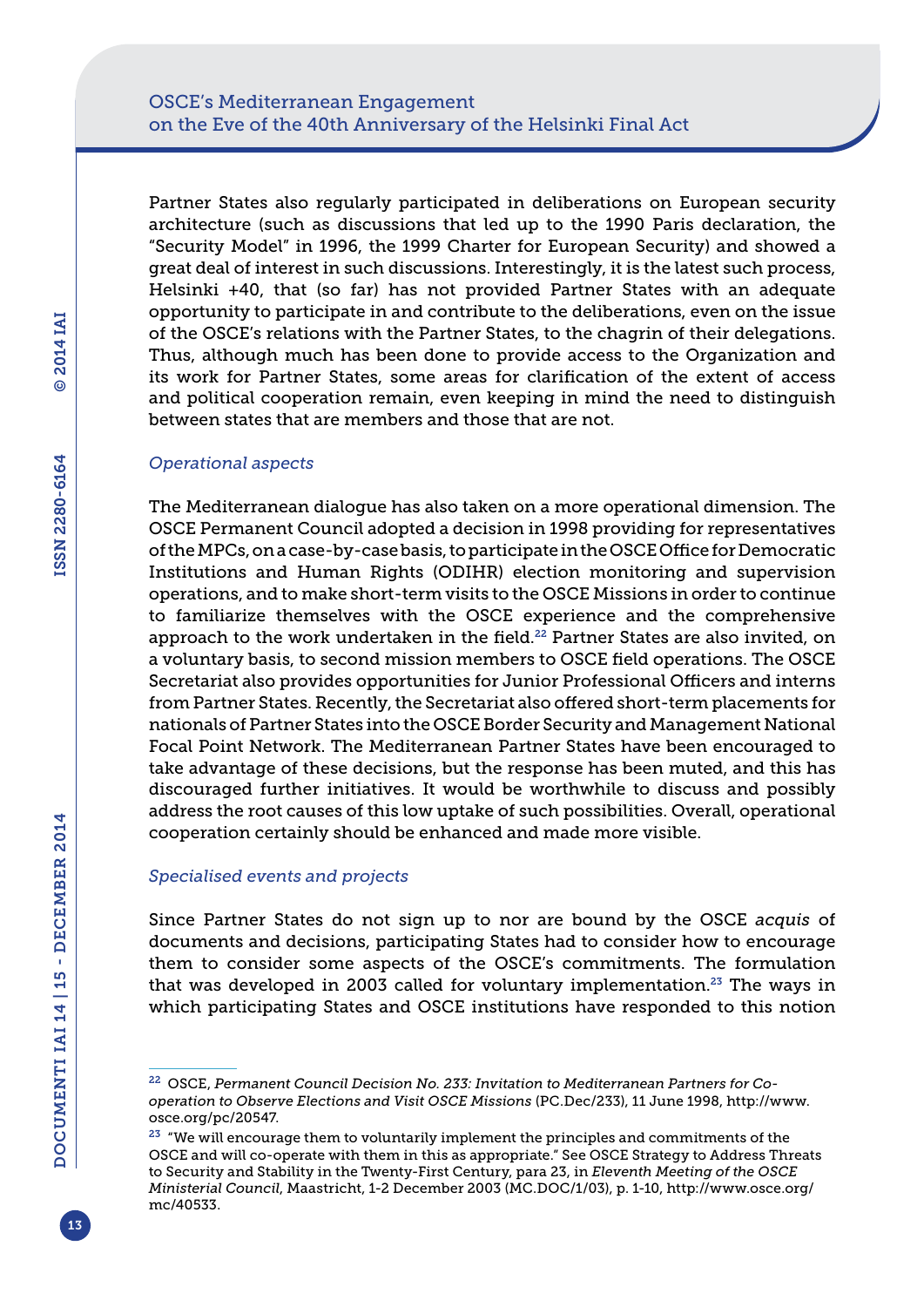of voluntary implementation is significant: over time, specialised events on a number of selected themes proposed by the Partner States (for example recently on environment and security in the southern Mediterranean, sustainable energy in the southern Mediterranean, legal instruments in counter-terrorism, trafficking in human beings, the Code of Conduct on Politico-Military Aspects of Security, $24$ and counter-terrorism and hostage-taking) have been implemented by various specialised structures of the Organization in a decentralised way. These may have been side events, special workshops, or low-key projects involving one or more Partner States. Quite helpful in that respect have been translations of relevant best practice documents into Arabic language, of which there is now a substantial number. Often, these seminars and workshops are one-off events, with little followup. Although more on the funding issue will be provided below, it is worth saying here that all of them are funded by voluntary contributions provided mostly by one or more participating States, which accounts for a certain lack of continuity.

These specialised events and projects follow certain "rules of engagement". In the words of the Secretary General, "for the OSCE to be activated three conditions need to be met: (1) A clear request be received from the Partner state; (2) A consensus decision by pS [participating States] would have to be taken for the implementation of any activity outside of the OSCE territory; (3) Adequate extra-budgetary resources would need to be made available to fund the activities."<sup>25</sup> While point 1 and 3 are touched upon in this paper in the context of themes and publics, as well as funding, point 2 deserves particular attention. This restriction is linked to a debate in the OSCE concerning the possibility of providing assistance to Afghanistan, a Partner State of the OSCE. The different views of the participating States on the desirability and viability of such activities resulted in an agreement that they could be carried out in principle on the territory of participating States, but not Partner States (unless submitted to decision to participating States, where they would be subject to difficult and possibly prolonged debates). This applies also to efforts to provide training and project assistance to the countries of North Africa. In particular, it appears necessary to try to overcome the obstacles to the implementation of activities on the territory of Mediterranean Partner States by agreeing on the necessity of such activities and/or streamlining the relevant decision-making processes.

Overall, it would be useful to have a more strategic approach to such project activities. One idea that has been floated recently and does deserve attention here is the notion of negotiating individual action plans with Mediterranean Partner States, reflecting their different needs and expectations and formalising commitments through a

<sup>&</sup>lt;sup>24</sup> Derek Lutterbeck and Monika Wohlfeld, "OSCE Code of Conduct: Regional Conference for the Mediterranean", in *Med Agenda*, Special issue (January 2014).

<sup>25</sup> Lamberto Zannier, *Address to the OSCE Parliamentary Assembly Mediterranean Forum "Making the Mediterranean a Safer Place: Creating an Area of Freedom, Security and Justice"*, Dubrovnik, 9 October 2011, [http://www.oscepa.org/publications/all-documents/autumn-meetings/2011](http://www.oscepa.org/publications/all-documents/autumn-meetings/2011-dubrovnik/speeches-5/647-address-by-amb-lamberto-zannier-to-the-mediterranean-forum-eng) [dubrovnik/speeches-5/647-address-by-amb-lamberto-zannier-to-the-mediterranean-forum-eng](http://www.oscepa.org/publications/all-documents/autumn-meetings/2011-dubrovnik/speeches-5/647-address-by-amb-lamberto-zannier-to-the-mediterranean-forum-eng). See also *Chairmanship Background Paper Instruments that the OSCE could offer to its Partners for Co-operation* ([CIO.GAL/](CIO.GAL)41/11), 18 March 2011.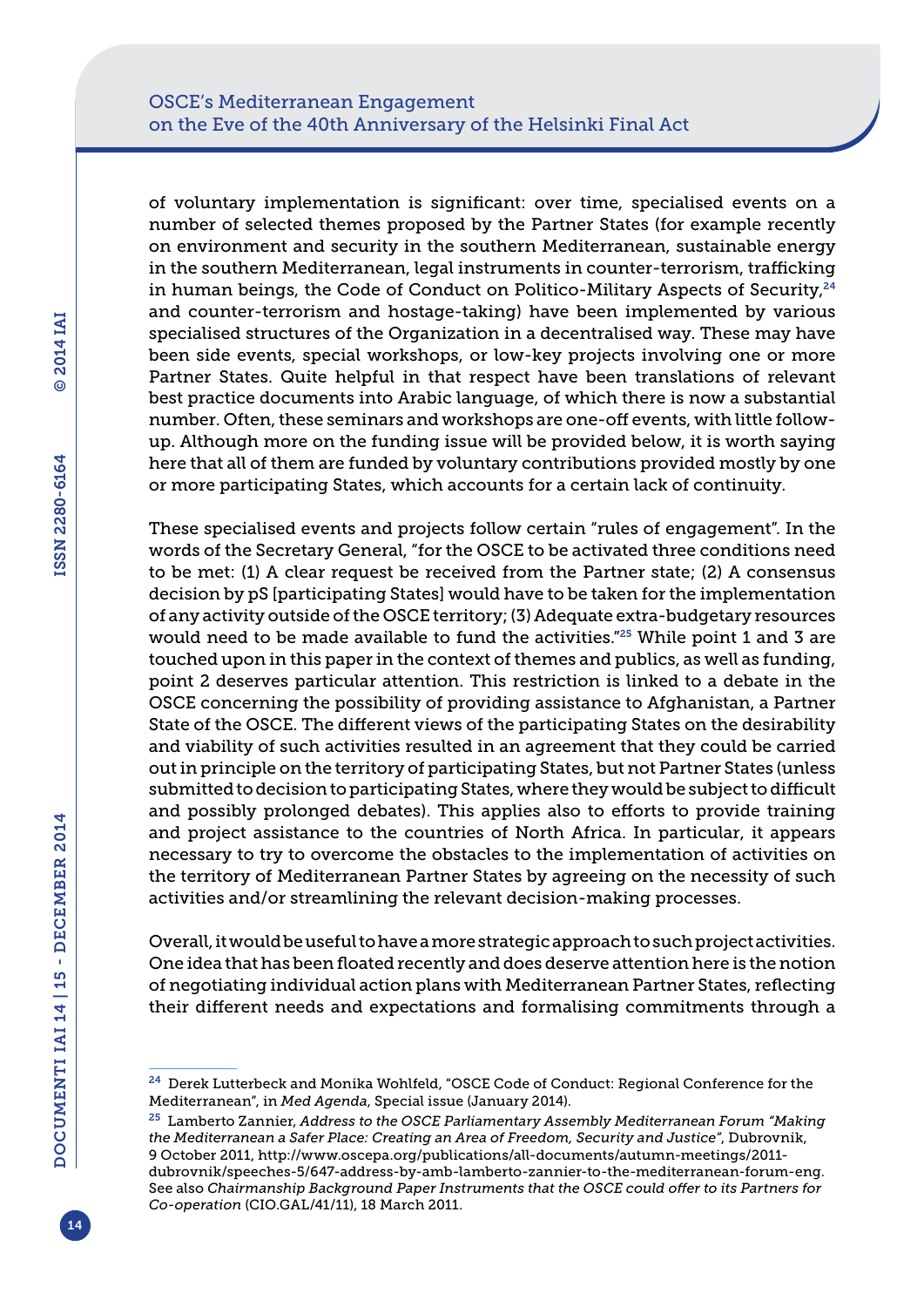multi-year framework. This could be done initially with one or two states. In fact, all Mediterranean Partner States have recently submitted more or less elaborated, formal indications as to areas in which they would wish to see further support or have an interest in learning more about. And while formalisation may not be necessary or possible, and adequate funding may be an issue, more focus on such longer-term perspective in the form of individual action plans would help avoid the problem of lack of continuity and reduce the uncertainty about Partner States intentions. This would have to take place in parallel to regional efforts involving all Mediterranean Partner States, and would have to be transparent and conducive to the goals of OSCE's Mediterranean dialogue.

Another very interesting idea has been put forward by Malta, which has suggested the creation of an OSCE Centre of Excellence for Mediterranean Partners in Malta, focusing on rule of law, justice and the fight against terrorism. The Centre would allow for bundling of efforts and resources, and harnessing the participating States' and Partner States' shared interest in pursuing specific specialised events and projects in the realm of rule of law, justice and the fight against terrorism.<sup>26</sup> The discussion on the proposal for an OSCE Centre of Excellence are in their early stages, and its creation would require interest and support from all six Mediterranean Partners, but such a Centre would clearly allow for focusing and strategising as well as enhancing efforts in these important realms.

## *4.2 Specific aspects of the dialogue*

This section focuses on a number of specific aspects of the dialogue that require attention in the context of the discussion of the future engagement of the OSCE with Mediterranean Partners. These are: the process of decentralisation of activities with Mediterranean Partner States within the Organization, the viability of a regional approach and/or one based on relations with individual Partner States, the issue of ownership, and finally the funding situation.

## *Decentralization*

It is worth highlighting what could be called "decentralisation" of the dialogue to various structures of the Organisation. Increasingly, the possibilities for support and consultations from the various institutions and offices of the OSCE have grown. Once a topic of common interest is identified (and funding is made available), the relevant institution or office provides expertise or organises a seminar or workshop on it. Side events for Partner States have been organised on the margins of various specialised OSCE meetings. A number of handbooks or manuals on specific aspects of OSCE commitments prepared by the various structures of the Organisation

<sup>26</sup> Lamberto Zannier, *Welcoming Remarks at the international seminar "Towards 'Helsinki +40': The OSCE, the Global Mediterranean and the Future of Cooperative Security"*, Rome, 18 September 2014, [http://www.osce.org/sg/124557.](http://www.osce.org/sg/124557)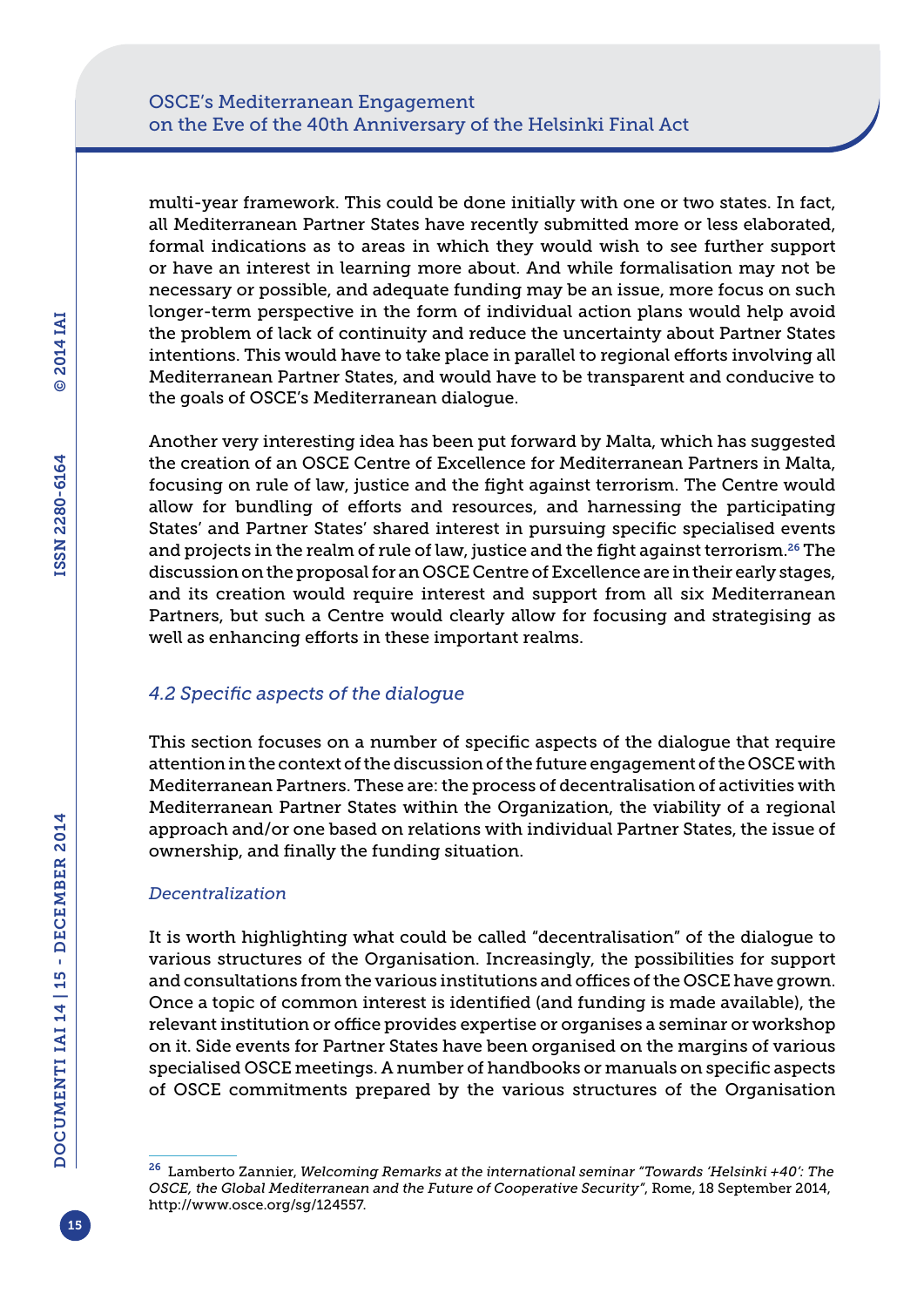have been translated into Arabic (and made relevant for the region in question) after Mediterranean Partners showed interest in them, and voluntary funds were identified for this purpose. The decentralisation of efforts to provide expertise and support is a welcome trend and should be encouraged further, but in the context of a longer-term strategic perspective.

Arguably, it is the parliamentary dimension of the dialogue and cooperation that provides strong impulses (but also further highlights the occasional rifts between the intergovernmental and inter-parliamentary approaches within the Organization). The OSCE Parliamentary Assembly (PA) appoints a special representative on the Mediterranean and holds special sessions on the region. The PA also invites parliamentarians from the MPCs to join its election observation efforts,<sup>27</sup> and upon invitation observes elections in them. It also has championed the notion of admission of new Partner States, invited Palestinian and Libyan delegations to its events and called for a more pro-active stance of the OSCE in providing assistance to Partner States in the wake of the Arab Spring.

OSCE's Office for Democratic Institutions and Human Rights (ODIHR) has also been very active, particularly following the events of early 2011 in North Africa. According to its former Director, ODIHR can provide its expertise in seven areas: elections; political party legislation; independence of the judiciary; national human rights institutions; human rights and combating terrorism; hate crimes; and facilitating participation in the OSCE meetings.<sup>28</sup> ODIHR advanced practical support efforts in these areas by pursuing an impressive set of projects.<sup>29</sup> Most of the activities took place upon request of Tunisian authorities.

There has also been increased involvement of the various specialised sections of the OSCE Secretariat, working on issues such as transnational threats, trafficking in human beings, and politico-military aspects of security.

<sup>&</sup>lt;sup>27</sup> Parliamentarians from participating States took part in election monitoring in Partner States with the first such event in 2004, when the PA sent a small delegation to monitor the Algerian presidential election. See the brief report on the mission to Algeria in the OSCE Parliamentary Assembly brochure OSCE PA Election Observation, January 2004-December 2007, [http://www.](http://www.oscepa.org/publications/reports/special-reports/election-observation-reports/brochures/1124-2004-2007-election-observation-brochure) [oscepa.org/publications/reports/special-reports/election-observation-reports/brochures/1124-](http://www.oscepa.org/publications/reports/special-reports/election-observation-reports/brochures/1124-2004-2007-election-observation-brochure) [2004-2007-election-observation-brochure](http://www.oscepa.org/publications/reports/special-reports/election-observation-reports/brochures/1124-2004-2007-election-observation-brochure). The PA observed the elections in Tunisia in October 2011. See the statement by the OSCE Parliamentary Assembly, *Elections for Constituent National Assembly signal the Tunisian people are on their way to guaranteeing human rights and democracy*, Tunis, 24 October 2011, [http://www.oscepa.org/publications/all-documents/election-observation/](http://www.oscepa.org/publications/all-documents/election-observation/past-election-observation-statements/tunisia/statements-23/2150-2011-parliamentary-2) [past-election-observation-statements/tunisia/statements-23/2150-2011-parliamentary-2](http://www.oscepa.org/publications/all-documents/election-observation/past-election-observation-statements/tunisia/statements-23/2150-2011-parliamentary-2).

<sup>28</sup> Janez Lenarčič, *Remarks at the Third Meeting of the Mediterranean Contact Group*, Vienna, 13 May 2011, <http://www.osce.org/odihr/77541>.

<sup>29</sup> See for example *Co-operation between the OSCE Mediterranean Partners and the OSCE Office for Democratic Institutions and Human Rights (ODIHR)* [\(ODIHR.GAL](ODIHR.GAL)/16/13), 12 March 2013; OSCE, *OSCE-Mediterranean Partner Countries' Civil Society Conference*, Vilnius, 4-5 December 2011, <http://www.osce.org/event/medcivilsociety2011>.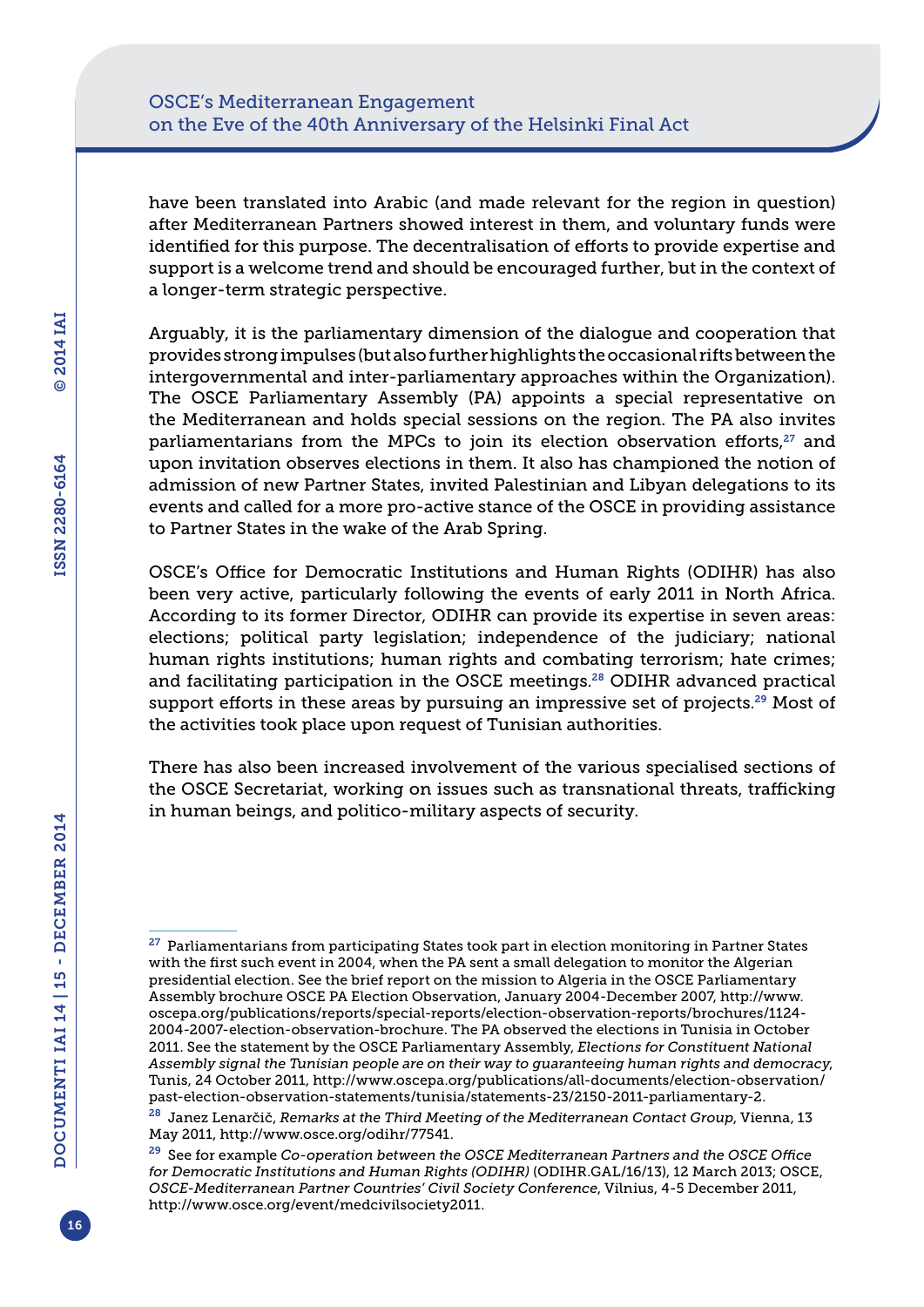The decentralisation of the OSCE's efforts corresponds to the nature of the Organization and allows it to provide support to the Mediterranean Partners on a variety of issues. All of the OSCE institutions should be encouraged further and provided with funding for activities aimed at responding to the needs and interests of the Mediterranean Partner States within their mandates. The complex architecture of the OSCE, however, and especially the nature of linkages between the intergovernmental and the parliamentary aspects of its work, must be explained clearly to the Partner States, and cooperation among them enhanced.

#### *Regional or individual states approach?*

The OSCE encourages cooperation among the Partner States, including in the context of the Contact Group. This is relatively unique, as the EU's European Neighbourhood Policies and to a large extent also NATO's Mediterranean dialogue are based on a "spoke and hub" principle, whereby individual agreements or action plans are pursued.

However, the Mediterranean Partner States are obviously not a coherent group, and they have seldom managed to speak with one voice in the OSCE, even on matters of common interest to them. Furthermore, even bringing them together around one table is occasionally a difficult feat, depending on the level of political tensions in the region. Nevertheless, the OSCE encourages cooperation among the Partner States, including in the context of the Contact Group. It has also become clear that in addition to encouraging MPCs to act as a group, thus taking a regional approach, individual contacts with the Partner States should be pursued, as well as contacts with regional organisations such as the League of Arab States and African Union. It is in this context that the idea of individual action plans also appears worth considering. However, as already mentioned, such efforts need to be transparent and available to all Partners in an equal way. They also have to be in line with the goals of the Mediterranean dialogue and principles of the Organization.

#### *The issue of ownership*

MPCs regularly complain about the lack of ownership of the process on their part. For example at the Vilnius Ministerial meeting, MPCs expressed frustration with their limited influence on decision-making on relevant issues, and lack of concrete results of the dialogue. Granted, there is awareness in the OSCE that the dialogue should not be a one-way street, and that the Mediterranean Partners should be seen not only as beneficiaries but also as contributors in the OSCE context. There have been, for example, attempts to ensure that annual Mediterranean conferences take place in one of the Partner States (rather than in one of the participating States). Also efforts have been made to focus on topics and formats of interest for the Partner States with the goal of increasing their ownership of the process of dialogue.

But overall, the effort to present the dialogue as a two-way street has not been very easy or credible, for several reasons, such as low attendance of the Contact Group, slow formulation of requests for assistance by MPCs, the fact that the Contact Group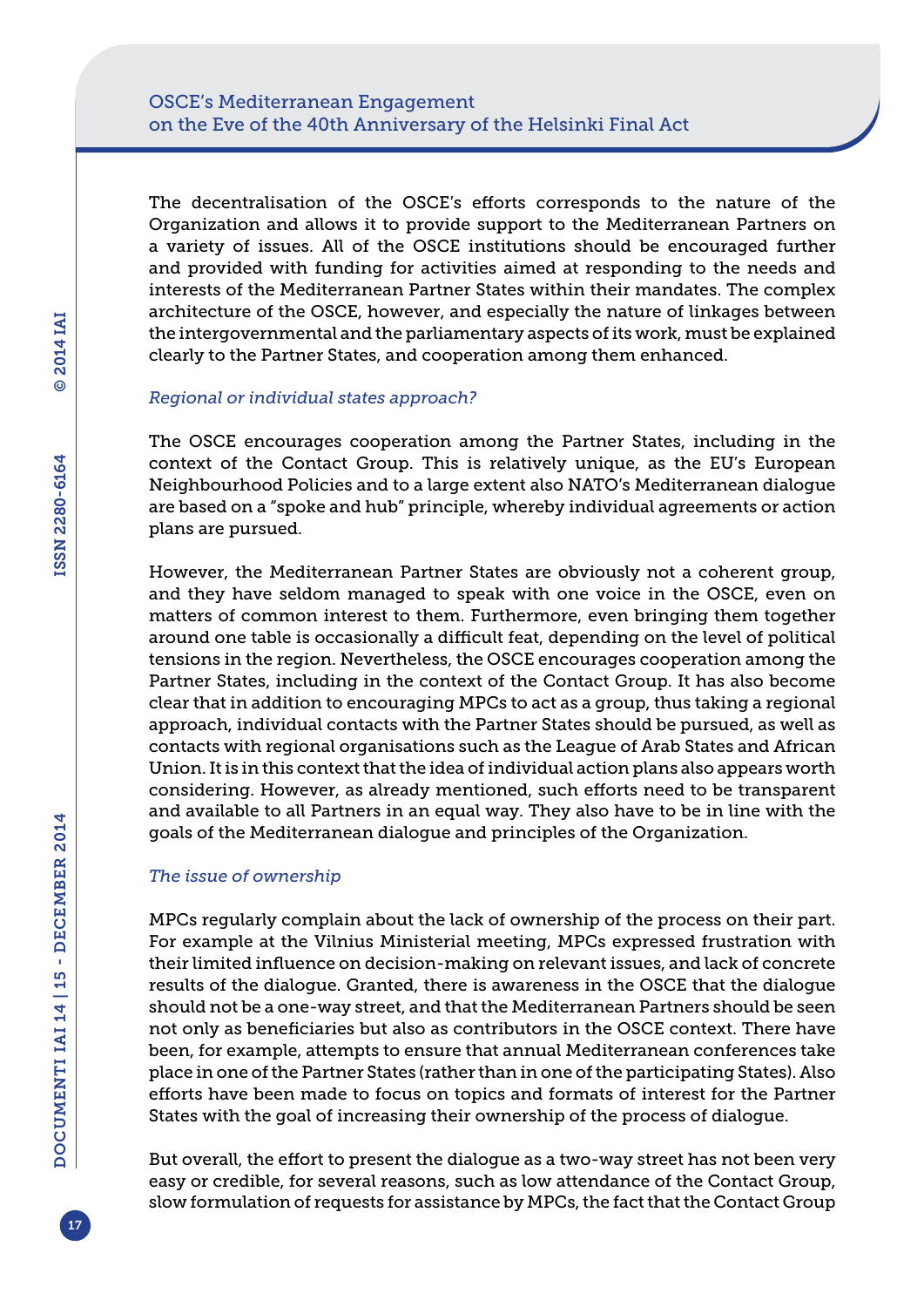and other events are chaired by participating rather than Partner States (although the agendas are set in cooperation with the latter), and lack of follow-up by the Permanent Council to Contact Group meetings and Mediterranean conferences. Admittedly, the Chairs of the Mediterranean dialogue (incoming Chairmanship-in-Office of the Organisation) do not always have a particular interest in Mediterranean issues and some feel that the key challenge in this respect is to avoid any situations that would discredit them as future Chair of the OSCE.

The question of ownership indeed must be posed not only for Partner States but also participating States. While some regularly skip Mediterranean events, and show little interest in its debates and funding issues, it must be recalled that especially NATO and EU members have other venues for interacting with the southern Mediterranean countries. This lack of engagement does however undermine any efforts aimed at pursuing a serious dialogue with these countries in the context of the OSCE.

Thus, there is a strong need to ensure ownership of the Partner States of the process of cooperation, for example, by reforming the role and modus operandi of the informal Contact Group (see above), and/or assigning chairing or co-chairing roles in some aspects of the dialogue to Mediterranean Partners. This would have to be done in a transparent manner and in agreement with all Mediterranean Partner States. There should also be better follow-up to Contact Group meetings and Mediterranean conferences within the Organization, for example, in the context of Permanent Council meetings, in order to make these events more effective but also to involve all participating States. Nevertheless, ensuring ownership may be a difficult task in the absence of a clear common view of purpose, as shown by the experience of the Union for the Mediterranean.

### *Funding*

The part of the annual budget of the Organisation (which in itself, is small compared to other organisations) devoted to the Mediterranean dialogue is miniscule. The Mediterranean Partners do not pay into the annual budget, but can make voluntary or in-kind contributions (particularly by co-organising events or activities). Their voluntary contributions, if any, have been negligible, and it would be difficult to expect the MPCs to assume the costs of partnership activities, particularly in view of the socio-economic and political situation in most of them. A number of participating States provide the voluntary funds needed to keep the activities going. In response to the frustrations of this process, a voluntary Partnership Fund was set up by the participating States in November 2007<sup>30</sup> after difficult deliberations. In June 2014, the OSCE Secretariat reported that since its inception 1,675,686 euros of voluntary funds have been channelled through the Fund.<sup>31</sup> This is a relatively small

<sup>30</sup> OSCE, *Permanent Council Decision No. 812: Establishment of a Partnership Fund* ([PC.DEC/](PC.DEC)812), 30 November 2007, <http://www.osce.org/pc/29502>.

<sup>31</sup> OSCE, *Factsheet on OSCE Partners for Co-operation*, June 2014, [http://www.osce.org/ec/77951.](http://www.osce.org/ec/77951)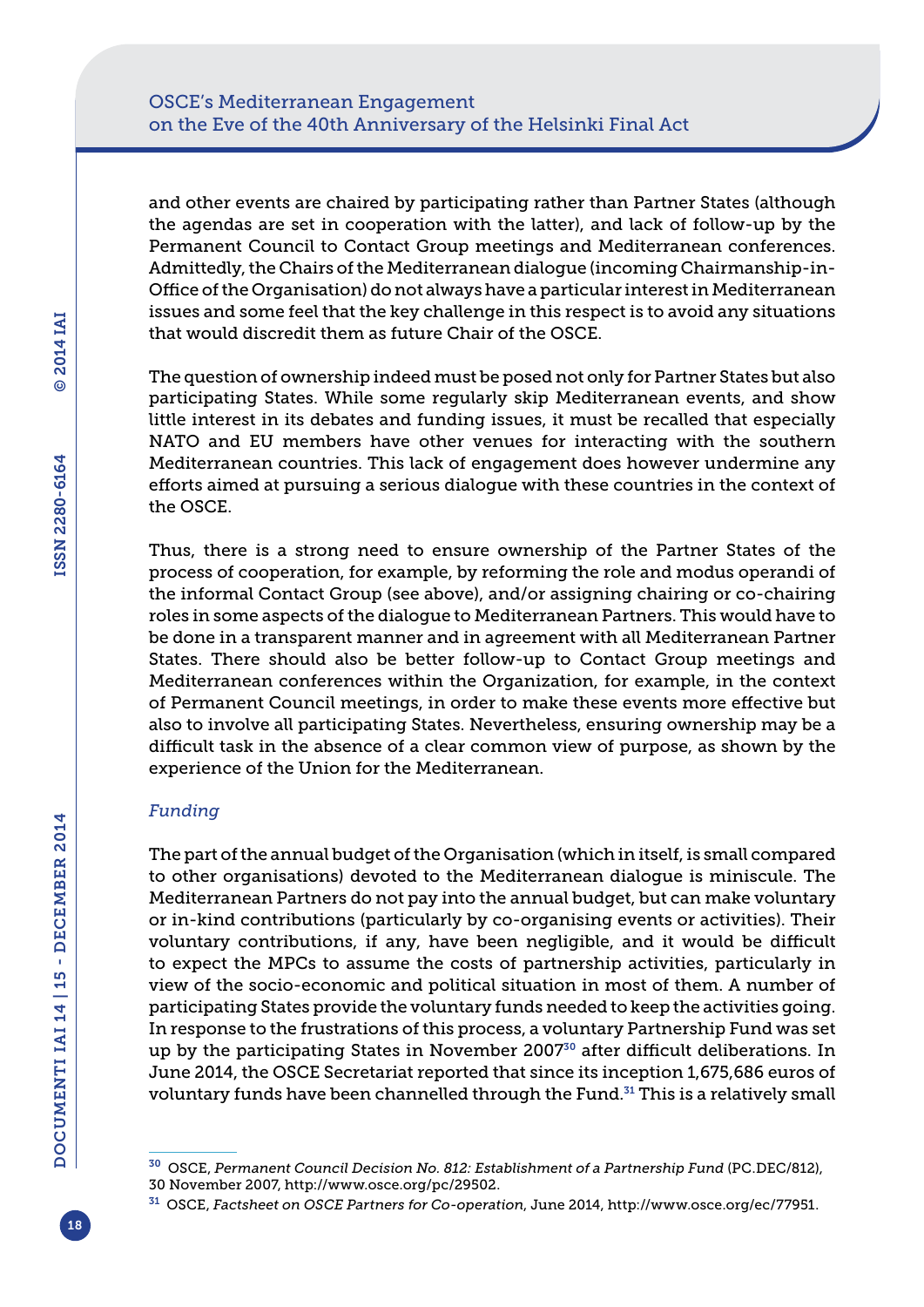amount. The Fund has been used to support a number of practical activities, mostly workshops on narrower specific topics. And only a small number of usual suspects among OSCE participating States contributed to the Fund (and showed interest in other aspects of the dialogue). In addition, more recently, some participating States have preferred funding activities directly, and others have chosen to make funding available to other pressing needs in the Organization instead of the Mediterranean dialogue. Of course, for participating States to make voluntary funding available, Partner States have to come up with relevant and sustainable project requests. However, as the Mediterranean Partner States show interest in some aspects of OSCE's *acquis* and increasingly put forward requests for specialised events and projects on these aspects, one may really ask the question whether this funding situation does not reflect a problem of ownership not only for Partner States but also for quite a few participating States of the Organization. Thus, the funding for the Mediterranean dialogue is inadequate and current procedures are not doing it justice. Any decisions on the way forward in the dialogue need to be accompanied by a good hard look on how to ensure its financial viability, possibly providing some "seed money" in the Organisation's regular budget or aiming at establishing cooperation with relevant private or public institutions.

## *4.3 Cooperation on Mediterranean issues with other organisations*

Given the overlapping membership as well as similarities of mandates and areas of engagement of the OSCE with other organisations that make up the European security architecture, an important aspect of its work is cooperation with such organisations. This applies also to its work on Mediterranean issues. But also cooperation with regional organisations in the Mediterranean is being pursued. Both aspects deserve closer attention.

### *Cooperation with organisations in the OSCE area*

The OSCE, as a UN Chapter VIII organisation, co-operates with the United Nations as a primary partner. The UN, just like the OSCE, recognises the close interlinkage of security in Europe and the Mediterranean and there have been occasional joint activities and cooperation on Mediterranean issues, for example, on migration in the Mediterranean. Following the Arab Spring events, the issue of possible support by the OSCE to countries in transition in North Africa has been presented in 2011 as one that has to be seen in the context of cooperation with the UN and regional organisations. In fact, the Lithuanian Chairman-in-Office (CiO) of the OSCE corresponded on this matter and met with the UN Secretary General in March and April 2011. A press release related to one of the conversations indicates that the CiO specified that "the OSCE, including through its Office for Democratic Institutions and Human Rights which has extensive experience in providing electoral support, stands ready to share its expertise with Tunisia and Egypt in an international effort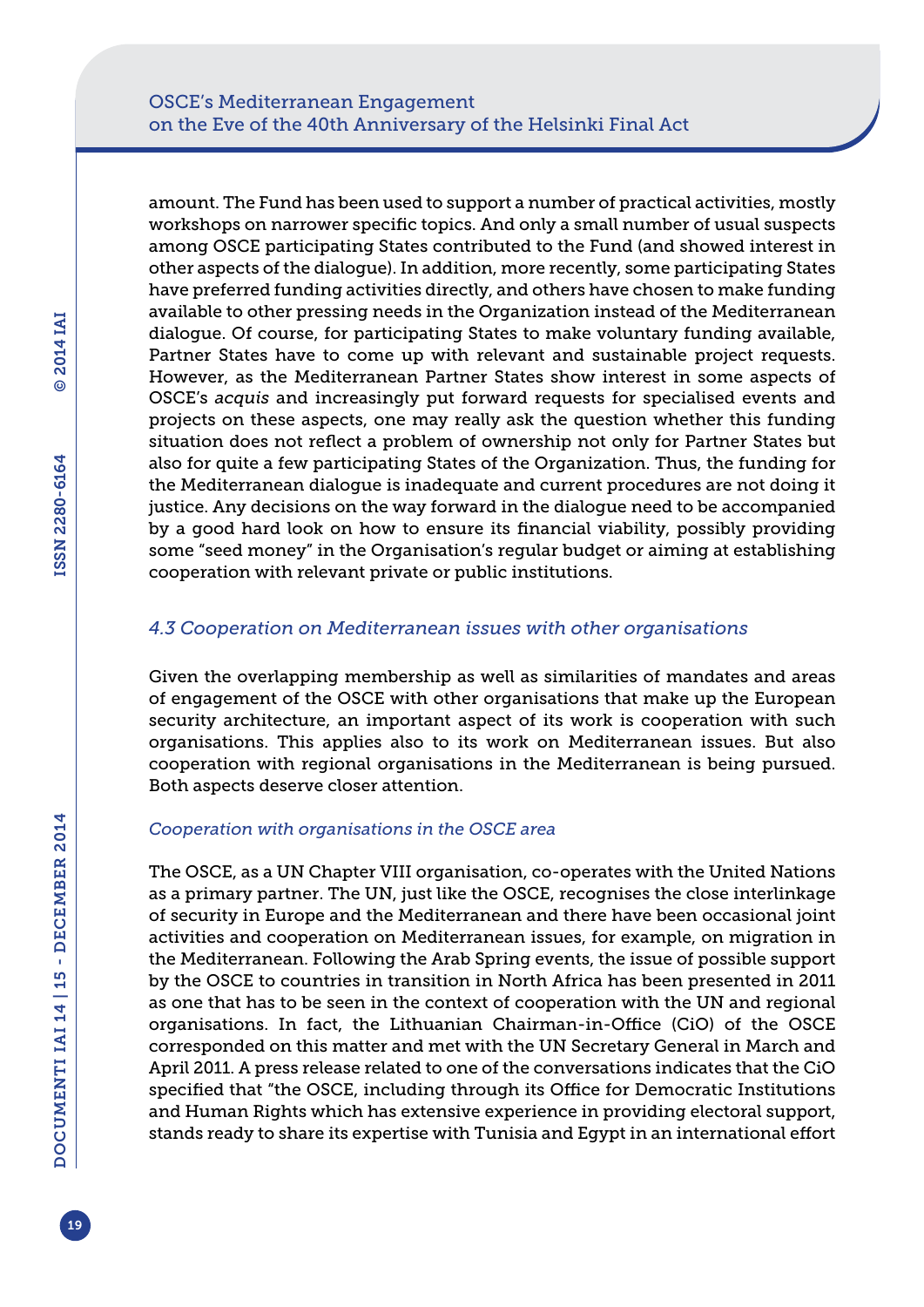co-ordinated by the UN."32 While the OSCE's offer and activities implemented (such as the Parliamentary Assembly's short-term election observation in Tunisia and ODIHR election-related projects, also mostly focused on Tunisia), must be applauded, it is clear that UN's primary concerns in the region lie elsewhere. The OSCE, however, is not in a position to contribute to addressing the challenges the UN encounters particularly in Libya, Syria, Iraq, and the Middle East, because of both its geographic reach and the structure of the dialogue. Indeed, it appears that the situation in North Africa has been dropped from the key issues on the common agenda, possibly also due to OSCE's current preoccupation with other issues.

The OSCE as a regional organisation under UN Chapter VIII pursues the goal of close cooperation with organisations in its area, specifically with the EU, NATO and the Council of Europe, and there are numerous declarations committing the organisations to closer cooperation and cooperative mechanisms at the political level, working level (staff meetings and information exchanges), in the field and through joint projects and activities. However, the different Mediterranean dialogues that each of these players pursue $33$  have not been at the centre of such efforts. This is changing somewhat as a result of the Arab Spring events, as the rethinking processes of these organisations combined with the, at times, fastpaced developments in the region, and the extent of MPCs' stated needs drive home the need for cooperation. Much more could be done however, to place the issue of efforts to respond adequately to the situation in the Mediterranean more squarely on the common agendas of these organisations. In this respect, the OSCE's concept of a Platform for Co-operative Security, agreed upon in 1999, has occasionally been referred to. This concept specifies the goals and modalities of cooperation, and it also states that "as appropriate, the OSCE can offer to serve as a flexible framework for co-operation of the various mutually reinforcing efforts."34 While it is clear that no organisation wishes to be coordinated by another, given the differences in membership, purpose and working methods, the Platform for Co-operative Security does allow for closer cooperation efforts in the OSCE area, and could be the basis for calling one or a series of conferences with partner organisations aimed at reviewing both the needs in the Mediterranean region and the various responses to them, should partner organisations be interested in such a coordination.

<sup>32</sup> OSCE, *UN Secretary General, OSCE Chairperson discuss international community's engagement with Egypt and Tunisia*, 5 April 2011, [http://www.osce.org/cio/76465.](http://www.osce.org/cio/76465)

<sup>33</sup> The EU pursues relations with Mediterranean states *inter alia* through the European Neighbourhood Policy and the multilateral Union for the Mediterranean; NATO pursues relations with Mediterranean states through its Mediterranean dialogue in the NATO+1 and NATO+7 formats and Individual Partnership Cooperation Programs, and the Istanbul Cooperation Initiative; the Council of Europe pursues relations with Mediterranean states through its North-South Centre and the Neighbourhood Strategy. The memberships of these various initiatives overlap to some degree, but the groups of countries that are involved in each other are not the same. Also, the agendas of these initiatives overlap in some areas, however, also show substantial differences.

<sup>34</sup> OSCE, *Istanbul Summit Document*, cit., p. 45.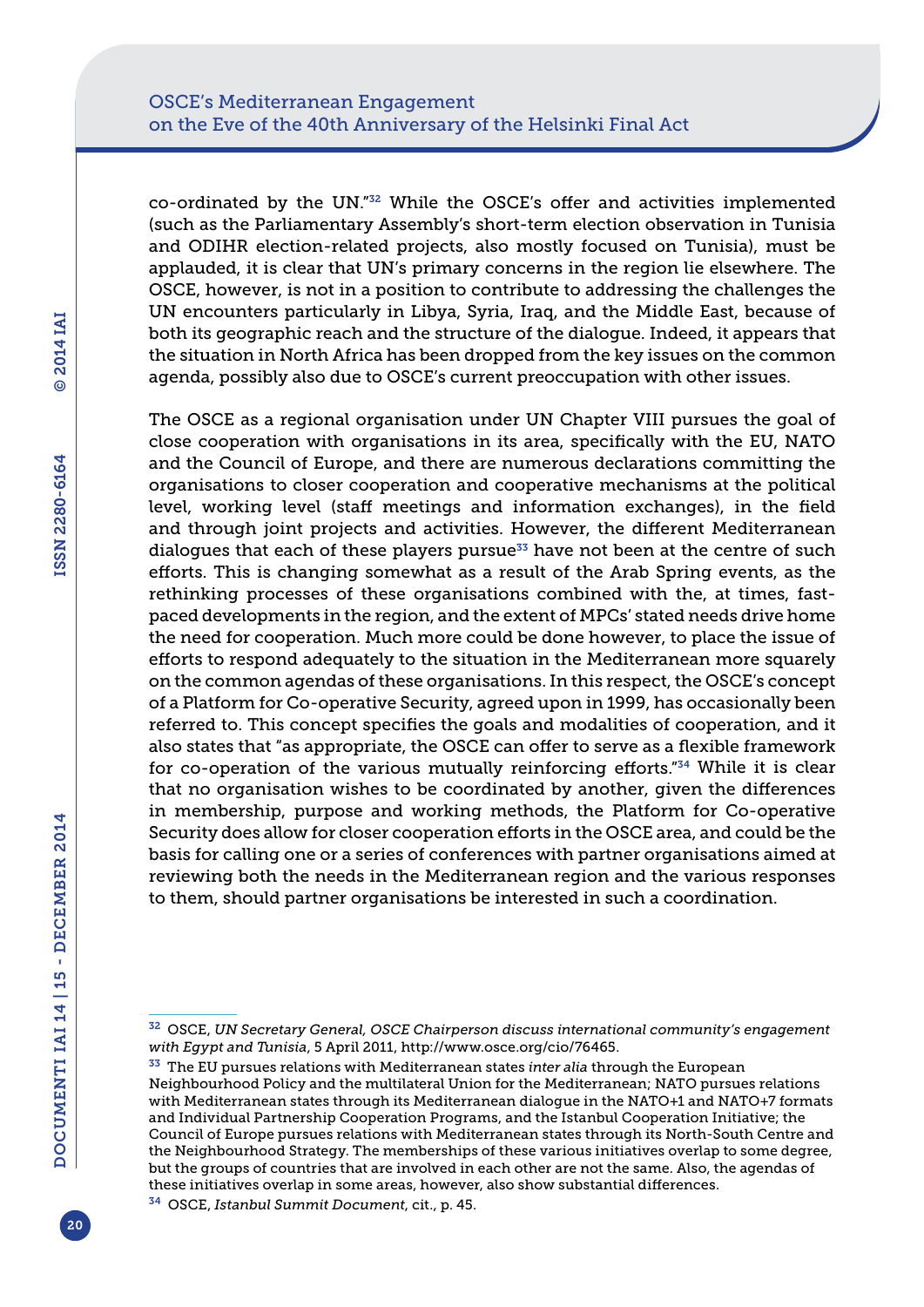The question may be posed here as how far the OSCE can contribute to the efforts to address the challenging situation in the Mediterranean region, given the scope of activities of its partner organisations and the substantial resources that some of them are able to rely on. However, the input the OSCE provides – in a dialogue mode, with no strings or preconditions attached, focusing on interesting the Mediterranean Partner States in its *acquis* and explaining the functioning of a cooperative security framework with a comprehensive understanding of security – has its role to play in the region. Although the experience of working through a regional, inclusive and comprehensive organisation, based on consensus and the understanding that states are accountable to each other and to their citizens may not always have a visible and immediate impact, it is surely worth pursuing. In addition, the OSCE's expertise on specific issues that it shares with MPCs on a request basis is acknowledged as valuable. Thus, the OSCE certainly has a contribution to make, in cooperation with other actors.

#### *Cooperation with other organisations in the Mediterranean region*

In principle, the OSCE can pursue contacts with regional organisations outside its area in the context of the United Nations (UN), in particular under the Chapter VIII of the UN Charter. A number of OSCE documents<sup>35</sup> refer to the need to broaden dialogue on specific issues with regional organisations beyond the OSCE area, and in some cases some are named, including the Organization of the Islamic Conference, the League of Arab States and the African Union, and indeed contacts and exchanges have been established. The need to cooperate with the League of Arab States (LAS) is specifically underlined by the Chairman-in-Office (CiO), the Secretary General (SG) and by the OSCE Parliamentary Assembly (OSCE PA),<sup>36</sup> and the Secretary General has suggested that some projects could be channelled through LAS. Of course, it has to be kept in mind that not all of the Mediterranean Partners are members of these organisations, and such contacts or projects have to be transparent to all and conducive to the goals of the dialogue. In particular the latest events in the Middle East point to the difficulties linked to the latter aspect.

The links with these regional organisations allow for dialogue on a region-to-region basis; they give a role to Partner States; and as mentioned previously, they allow for communication with States that are not part of the Mediterranean dialogue. The pursuit of closer relations with regional organisations such as the League of Arab

<sup>&</sup>lt;sup>35</sup> See for example the Bucharest Plan of Action for Combating Terrorism, decided upon at the *Ninth Meeting of the OSCE Ministerial Council*, Bucharest, 3-4 December 2001, [http://www.osce.](http://www.osce.org/mc/40515) [org/mc/40515;](http://www.osce.org/mc/40515) and the OSCE Strategy to Address Threats to Security and Stability in the Twenty-First Century, decided upon at the *Eleventh Meeting of the OSCE Ministerial Council*, Maastricht, 1-2 December 2003, cit.

<sup>36</sup> See for example OSCE PA *Statement on North Africa*, 25 February 2011, [http://www.oscepa.](http://www.oscepa.org/NEW/news-a-media/press-releases/177) [org/NEW/news-a-media/press-releases/177](http://www.oscepa.org/NEW/news-a-media/press-releases/177); "OSCE should work with other regional, global organizations to promote security: chief", in *People's Daily Online*, 16 February 2011, [http://english.](http://english.peopledaily.com.cn/90001/90777/90856/7289283.html) [peopledaily.com.cn/90001/90777/90856/7289283.html](http://english.peopledaily.com.cn/90001/90777/90856/7289283.html); Lamberto Zannier, *Address to the OSCE Parliamentary Assembly Mediterranean Forum "Making the Mediterranean a Safer Place…"*, cit.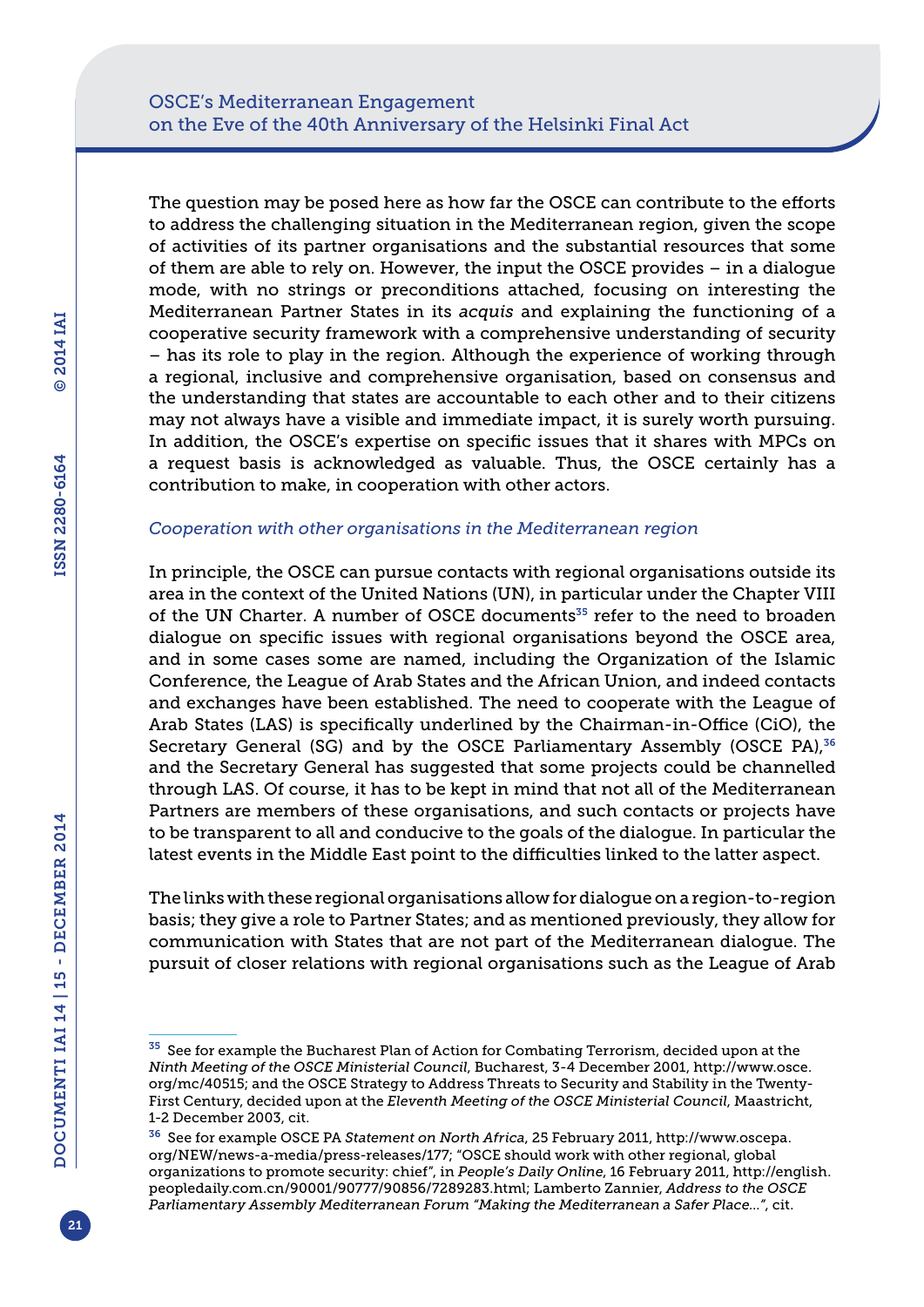States and African Union under the chapeau of the UN is a venue that could bring added value to the participating States in the OSCE, and could be elaborated more clearly.

# 5. Dimensions and themes

The section of the Helsinki Final Act that focuses on the Mediterranean speaks largely of economic and environmental aspects, as well as politico-military aspects (such as contributing to peace, reducing armed forces in the region, strengthening security, lessening tensions). Human dimension aspects are largely absent, apart from a mention of "justice" in the preamble. This is striking, as the Helsinki process is hailed for *inter alia* its focus on respect for human rights and fundamental freedoms.

Discomfort with the human dimension in the context of the Mediterranean dialogue has continued. If it is mostly discussed, it is in relation to the comprehensive approach to security. Little more could be expected from an organisation with the OSCE's profile and membership and given the situation in the region. Arguably, the Arab Spring highlighted the universality of human rights, and the need to place them more adequately on the agenda of organisations and frameworks that cooperate with the countries of North Africa. However, even after 2011, there have been significant differences between the various Mediterranean Partners' approaches to human dimension issues.

But other aspects of the OSCE *acquis* have also been difficult to approach in the Mediterranean dialogue. The core concepts of the OSCE political-military dimension, Confidence and Security-Building Measures (CSBMs), arms control or the OSCE Code of Conduct on Politico-Military Aspects of Security, although sorely needed in a region that was marked by rivalries and militarisation, could not be discussed, except in the context of comprehensive security. This has also changed for some but not all of the MPCs.

It needs to be said that in the past, it was at times difficult to find a range of topics of interest to MPCs for discussion. The subjects that drew interest were related to tolerance and non-discrimination, migration and migrants' human rights issues, including in countries of destination, as well as water management, desertification, anti-terrorism measures and other related topics. These continue to be of interest, but it is worth noting that the post-Arab Spring political situation allows for broadening the set of issues. Indeed, the 2014 Basel Ministerial Council Declaration on Co-operation with the Mediterranean Partners provides a fairly extensive (but by no means complete) list of subjects that the dialogue should address.<sup>37</sup>

© 2014 IAI

© 2014 IAI

<sup>37</sup> OSCE, *Declaration on Co-operation with the Mediterranean Partners*, cit.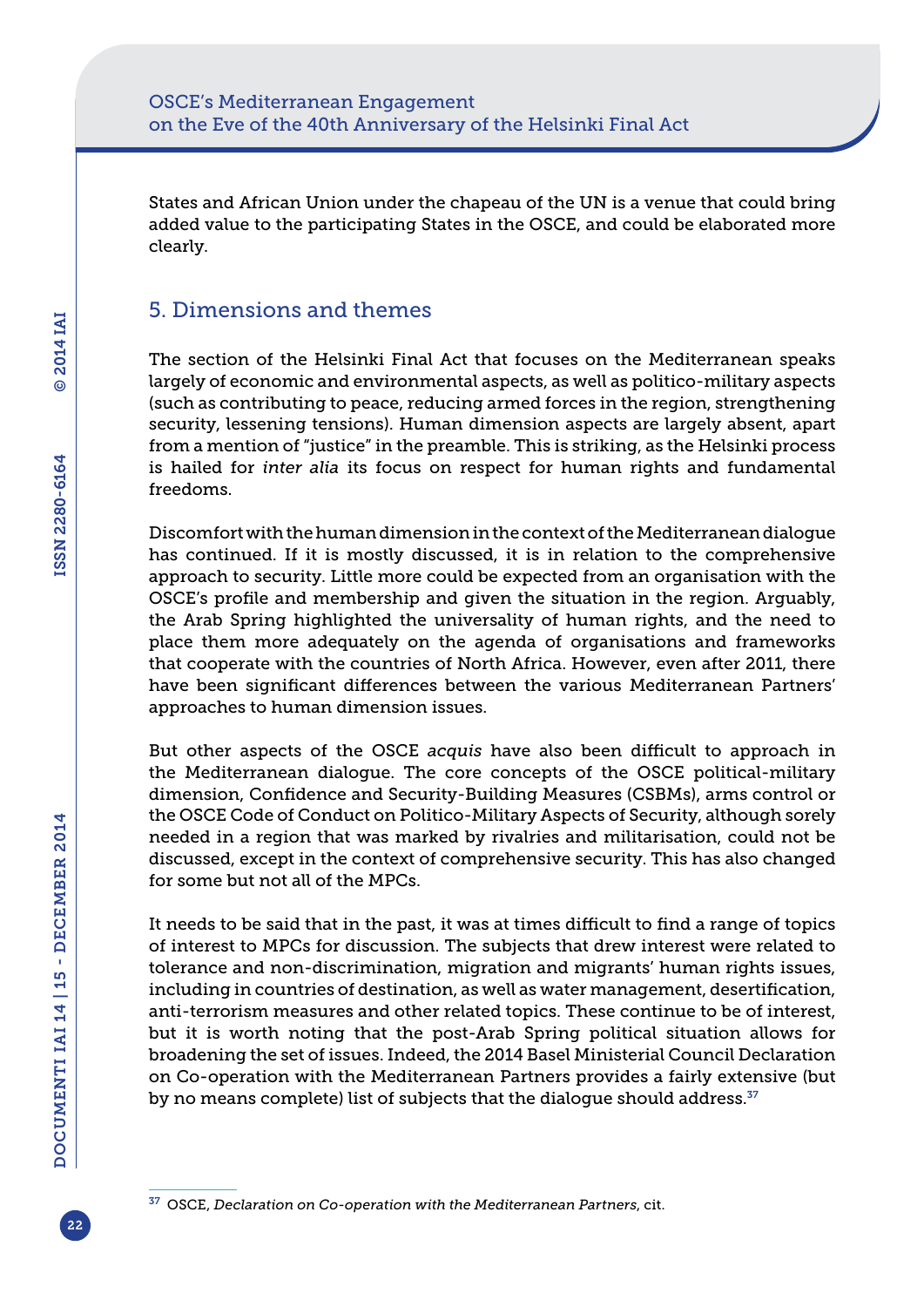Furthermore, it must be noted that now Partner States emphasise the need for more concrete, operational and results-oriented cooperation tailored to the needs of individual Partners rather than just discussion. The efforts of the Organization should thus continue to emphasise and be guided by the comprehensive approach to security. The idea of individual action plans may allow for better responses to those Partner countries which do wish to pursue closer cooperation on specific aspects.

A few words need to be said about one subject that is largely kept off the agenda of the Mediterranean dialogue in the OSCE, at least in its intergovernmental form (as the OSCE Parliamentary Assembly does regularly discuss it) – the Middle East conflict. While a number of participating States in the OSCE do not wish to turn the Organization's Mediterranean dialogue into another forum blocked by this issue (and some plainly do not want to weaken other fora seized with this matter), the Arab MPCs consider this issue as a key one in the context of any multilateral fora. This has several implications in the context of the Organization: from the differences on the Palestinian National Authority application to become an MPC, to Israel's standing in the group, to the Arab MPCs' occasional disappointment with the dialogue. Little can be said here about how to proceed on this issue, given the current level of tension.

# 6. Constituencies and visibility

The Helsinki Final Act does not specify channels or publics the CSCE could use to intensify cooperation in the Mediterranean region. And while the agenda of the CSCE and later OSCE was quickly picked-up by civil societies and NGOs in the OSCE area, this has not happened in the context of the Mediterranean dialogue (although that has also been changing in some of the Partner States since 2011). Indeed, both sides have mostly used diplomatic and occasional high-level political channels.

The focus on diplomatic and political channels had implications at a variety of levels, but the key problems were the lack of awareness of OSCE and its principles in the Mediterranean Partners, as well as weariness of the diplomatic and political constituencies in Mediterranean Partner States of some aspects of the OSCE's *acquis*, in particular the Human Dimension and its work with civil society and ultimately, also lack of visibility of the OSCE's efforts. These aspects have somewhat changed in a number of countries as a consequence of the Arab Spring events, as domestic publics now demand to know what their governments are doing, including in their foreign policies, but much remains to be done.

As discussed in the section on decentralisation of efforts, the OSCE Parliamentary Assembly is doing a good job of reaching out to parliamentarians from Mediterranean Partner States. This is an important aspect of the effort to overcome the lack of awareness of the OSCE, its working methods and its *acquis*, and provides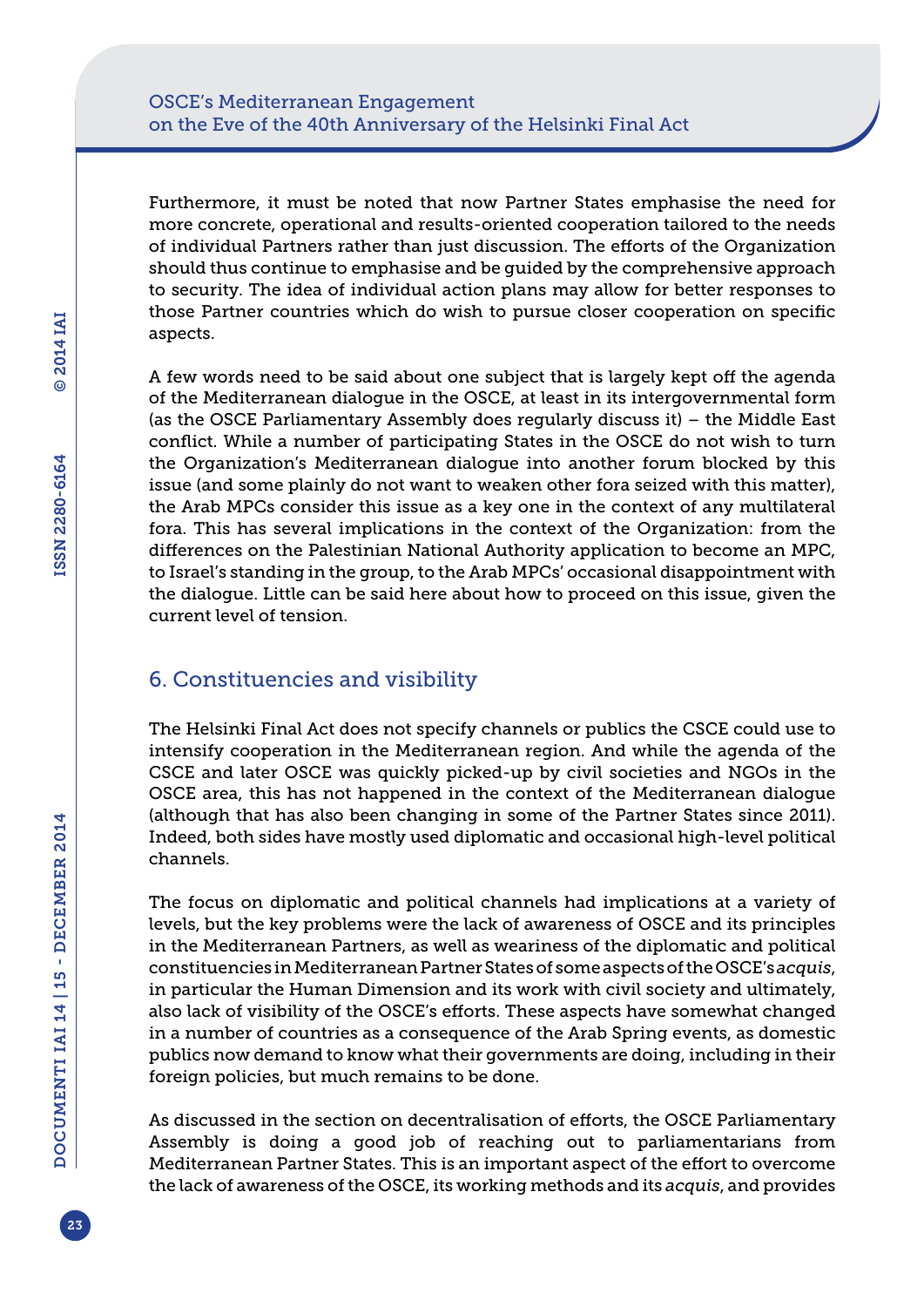a modicum of visibility to the Organization in Mediterranean Partner States. Also ODIHR's work with Tunisia in the recent past can be expected to provide visibility and resonance in other Mediterranean Partner Countries.

Some new efforts have also been undertaken to reach out to Non-Governmental Organisations (NGOs) in the Mediterranean since the Arab Spring. The joint OSCE-Mediterranean Partner Countries' Conference for Civil Society in Vilnius, entitled "Transparency and Pluralism in Electoral Good Practice, Political Participation, Justice and Legal Reform", held in December 2011, provided a number of suggestions that inter alia "call on OSCE participating States to provide for greater involvement with the OSCE Mediterranean Partners for Co-operation. This should include a range of support programmes, such as providing expertise, training, and other activities aimed at increasing the capacity of civil society organizations, including those observing elections, and working on issues of gender equality, youth and minorities."38 It needs to be mentioned that other actors, such as the European Union, are also increasingly reaching out to civil societies and NGOs in the region, and cooperation in such efforts would be beneficial.

The recently-proposed New-Med Research Network, a new OSCE-related Mediterranean Track II initiative, which aims at fostering active participation from research and academic institutions to foundations and other actors and wants to bring together individuals from both sides of the Mediterranean for a dialogue on security and cooperation in the region, may help overcome the problem of lack of awareness. "New-Med will operate beyond diplomatic channels, but will strongly rely on inputs coming from governments, thus aiming at contributing original but viable proposals on how to strengthen 'track 1' dialogue taking place in institutional settings in the Mediterranean region."<sup>39</sup> The work on the network is supported financially by Italy, $40$  and much of the funding comes from a private independent foundation, the Compagnia di San Paolo. This provides an opportunity to use the network to build additional bridges with civil society actors. The Network could also provide new perspectives by including members from Southern Mediterranean countries that are currently not part of the OSCE Mediterranean Partnership. The Network could focus on critical new issues and challenges such as failing/failed states in the region. It could also be seen as an effective platform for discussing some of the ideas and proposals that are put forward in order to improve and/or expand the OSCE Mediterranean Partnership. It could also play an important role in generating and channelling proposals for the Helsinki +40 process. The Network could thus contribute to sustaining the Helsinki +40 process throughout its duration, and give much needed visibility to the OSCE partnership with Mediterranean

<sup>38</sup> *OSCE-Mediterranean Partner Countries' Civil Society Conference*, Vilnius, 4-5 December 2011, Final Recommendations. <http://www.osce.org/odihr/85800>.

<sup>39</sup> IAI, *Report of the international workshop on the "Global Mediterranean: A New Agenda for Multilateral Security Cooperation"*, Turin, 4-5 June 2014,<http://www.osce.org/networks/123632>.

 $40$  On 5 June 2014, an international workshop was held in Turin, Italy, set up by a Mediterranean Focal Point recently established in the Office of the Secretary General at the proposal and with funding from Italy.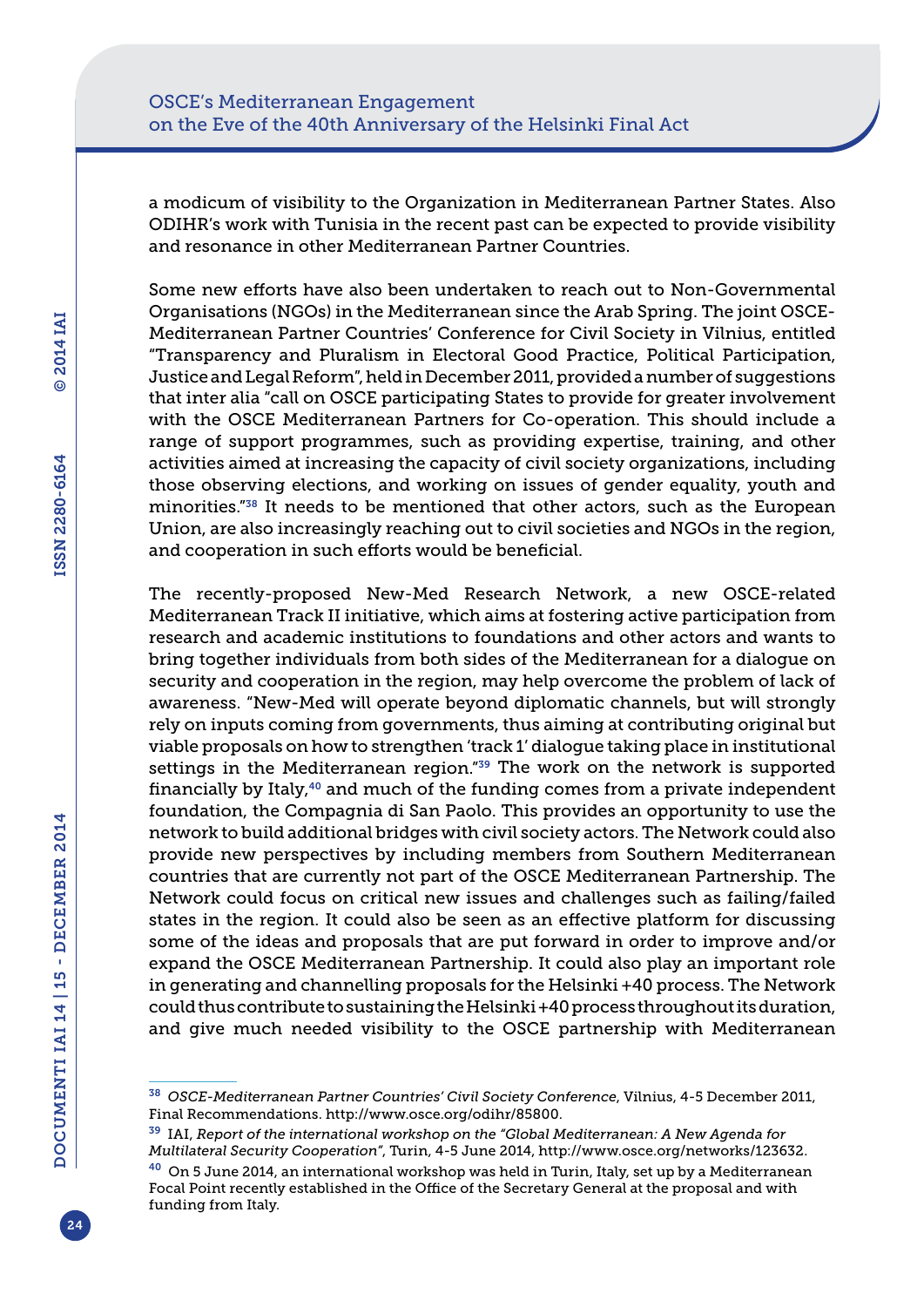Partners. The coordinator for the Helsinki +40 cluster on partners, the Ambassador of Mongolia, as well as the 2015 Serbian Chairmanship-in-Office of the OSCE and German Chairmanship of the informal Contact Group could therefore invest in the network development and exhort participating States to support the initiative beyond the first year of activity. Thus, the New-Med network should be endorsed and made more sustainable.

Other venues for dialogue with broader publics in Mediterranean Partner States are needed. Mainly, better outreach to different constituencies and publics in Mediterranean Partner States – journalists, youth, civil society – would help address the lack of awareness and visibility of the OSCE. This may have to be done, at least in some cases, in association and possibly through diplomatic and political channels. In the words of the OSCE Secretary General, "for the OSCE's potential contribution to be fully appreciated on the southern shore of the Mediterranean, we need to make our Organization better known and to engage with all facets of society."<sup>41</sup>

# Conclusion: The way forward in the context of the Helsinki +40 process

Forty years after the agreement on the Helsinki Final Act and in the midst of significant changes in the Mediterranean region, the OSCE is contemplating how to work towards a strong security community in its region. However, security communities have also an external dimension, which in the case of the OSCE has been elaborated for the Mediterranean region in the Helsinki Final Act and numerous subsequent decisions and documents. It is argued that the OSCE should pursue a strategy based, on the one hand, on re-emphasising and restating the goals of the Helsinki Final Act, and, on the other hand, making the dialogue with MPCs more outcome-oriented, more practical and more clear.

The areas that deserve attention in that respect and which could be considered as part of the Helsinki +40 review have been highlighted in this paper. Some already receive considerable attention but require decisions of participating States; others have so far been largely overlooked. Some are minor adjustments, others require considerable discussion.

The paper argues that the current situation in the Mediterranean region (and in the OSCE) is not conducive to a serious debate and steps towards closer cooperation with Mediterranean Partners. However, the comprehensive and cooperative approach to security remains key to dealing with conflicts and failing states and assistance must be provided to states that wish to move forward on some aspects of it. The regional dynamics in the Mediterranean must in the future be based on

<sup>41</sup> Lamberto Zannier, *Address to the OSCE Parliamentary Assembly Mediterranean Forum*…, cit.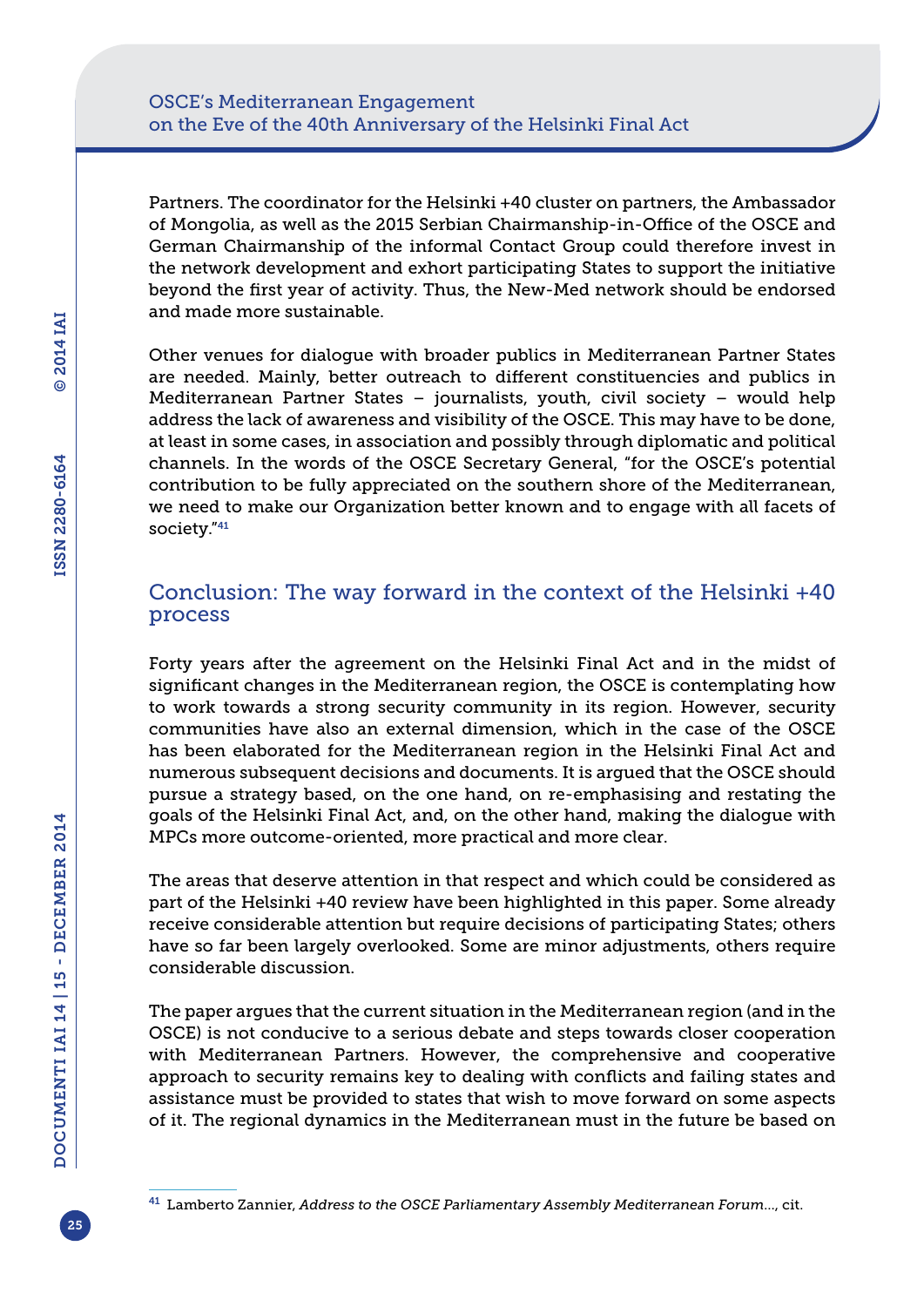## OSCE's Mediterranean Engagement on the Eve of the 40th Anniversary of the Helsinki Final Act

interaction, conflict prevention and cooperative relations, and there is space for frameworks such as the OSCE to contribute to this endeavour, in particular if it is done in cooperation with other players, such as the United Nations, European Union, NATO and the Council of Europe, but also regional organisations from the Mediterranean. Such a regional engagement would require reasserting the Helsinki Final Act vision and making the dialogue with Mediterranean Partner States more effective, responsive and operational and most importantly, less process- and more result-oriented.

*Updated 12 January 2015*